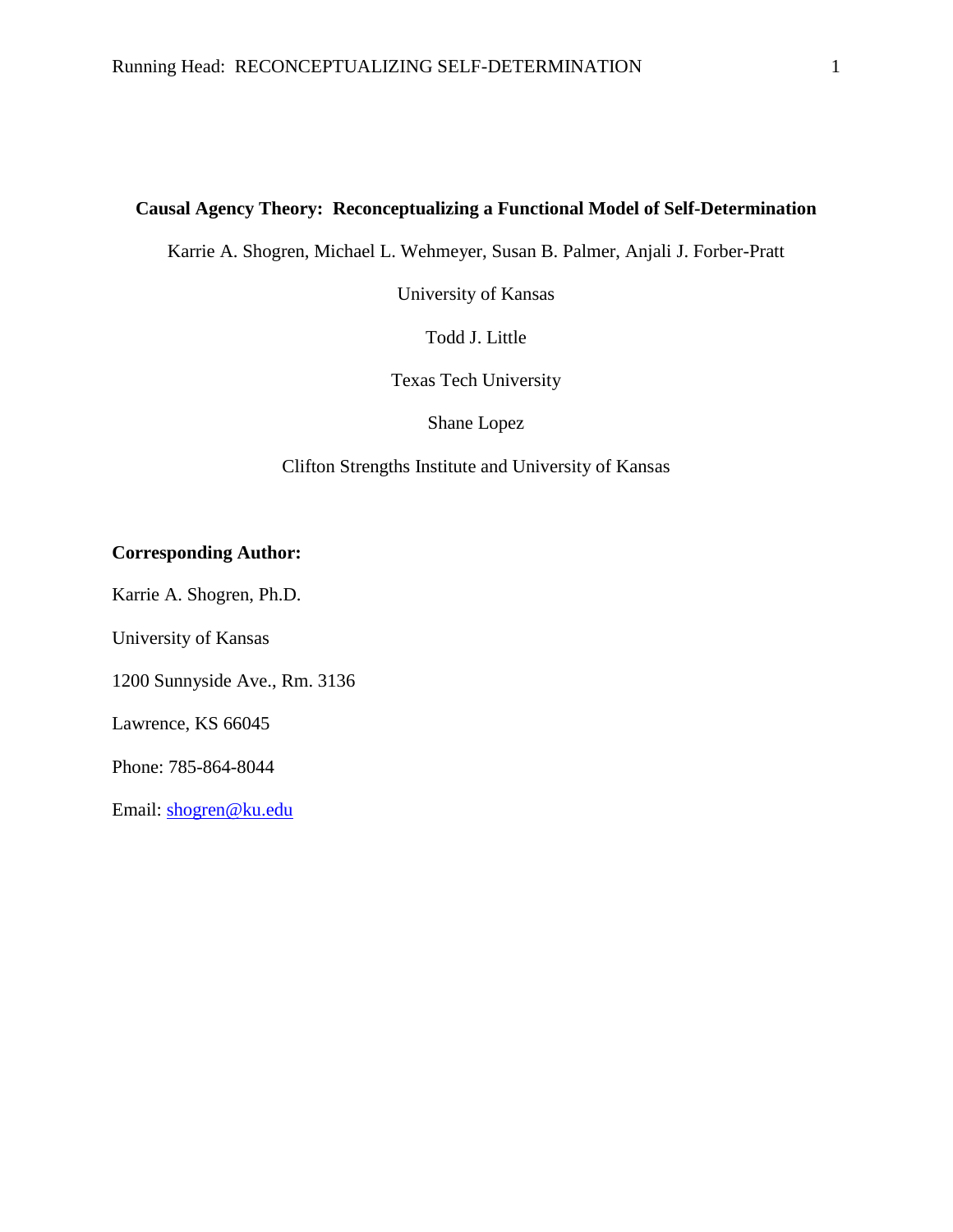#### **Abstract**

This paper introduces Causal Agency Theory, an extension of the functional model of selfdetermination. Causal Agency Theory addresses the need for interventions and assessments pertaining to self-determination for *all* students and incorporates the significant advances in understanding of disability and in the field of positive psychology since the introduction of the functional model of self-determination. Causal Agency Theory provides a theoretical framework for developing and enhancing supports to enable youth to engage in agentic action through instruction in goal setting and attainment strategies, to influence self-determination, causal agency, and overall well-being across diverse social-contextual contexts.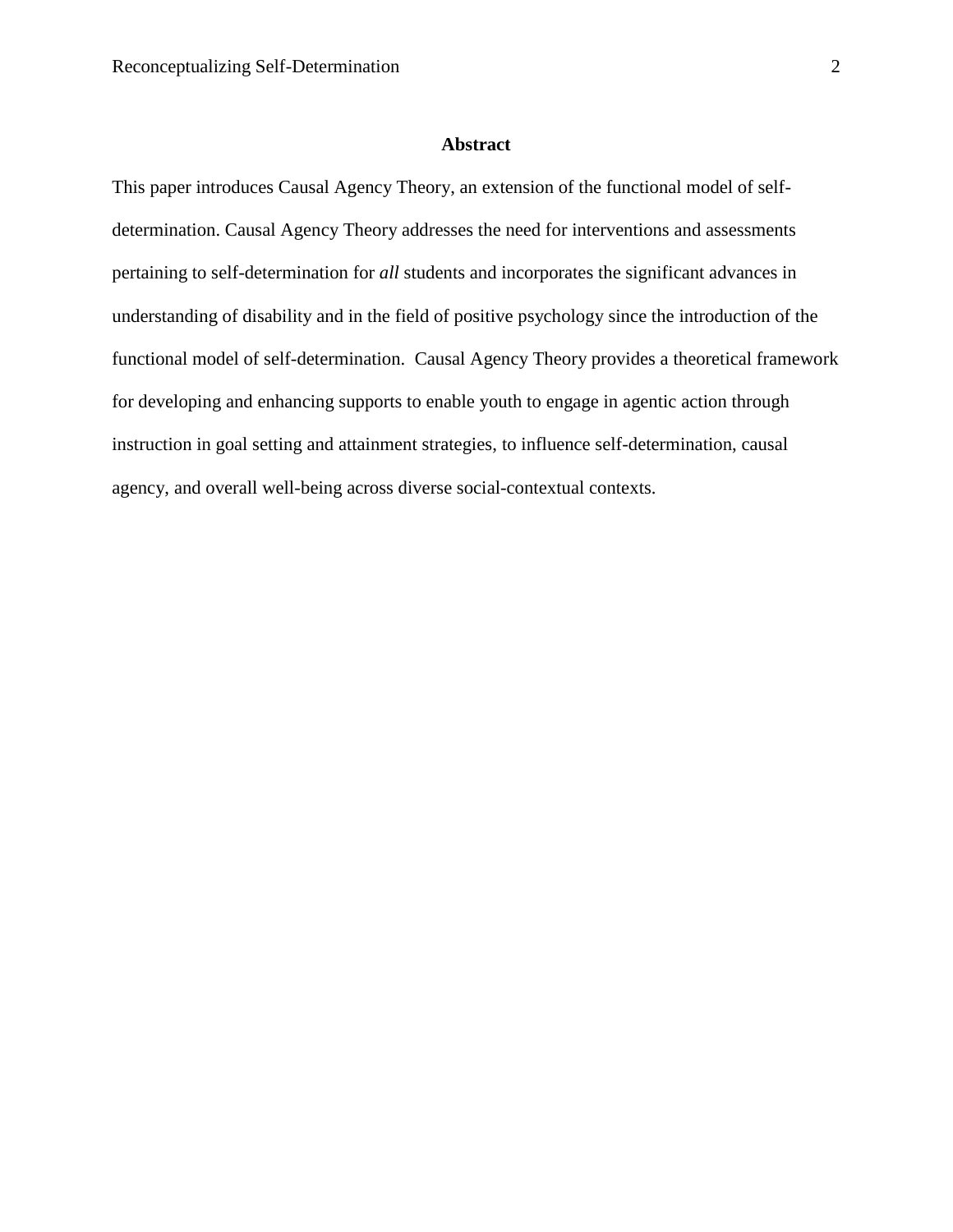#### **Causal Agency Theory: Reconceptualizing a Functional Model of Self-Determination**

In the December 1992 issue of (the then-named) *Education and Training in Mental Retardation*, Wehmeyer introduced what eventually came to be referred to as the "functional model of self-determination," and discussed its application to students with intellectual disability (Wehmeyer, 1999). That article (and the functional model) was one of the outcomes of a U.S. Department of Education, Office of Special Education Programs (OSEP) model demonstration project that was one of more than 25 of such projects funded by OSEP between 1990 and 1996 (Ward & Kohler, 1996).

Prior to the OSEP model demonstration project initiative, there were only two references to self-determination and students with disabilities in the literature. In 1972, Swedish philosopher Bengt Nirje published a chapter in a text on the Normalization Principle (Wolfensberger, 1972) titled *The Right to Self-Determination*, which discussed the human rights basis for supporting people with intellectual disability to make decisions about and be actively involved in their lives. In 1986, Deci and Chandler published an article discussing the importance of internal motivation (based upon Self-Determination Theory, discussed briefly in a subsequent section) to students with learning disabilities. The OSEP initiative and a parallel competition (1992-1994) funding five projects to develop assessments of self-determination served as the catalyst to a focus on promoting self-determination for students with disabilities during the transition process.

Much in special education and psychology has changed since 1990 when those initial self-determination model demonstration projects were funded, including the emergence of the discipline of positive psychology and a strengths-based focus on understanding disability, the former of which includes a focus on self-determination and the latter in which self-determination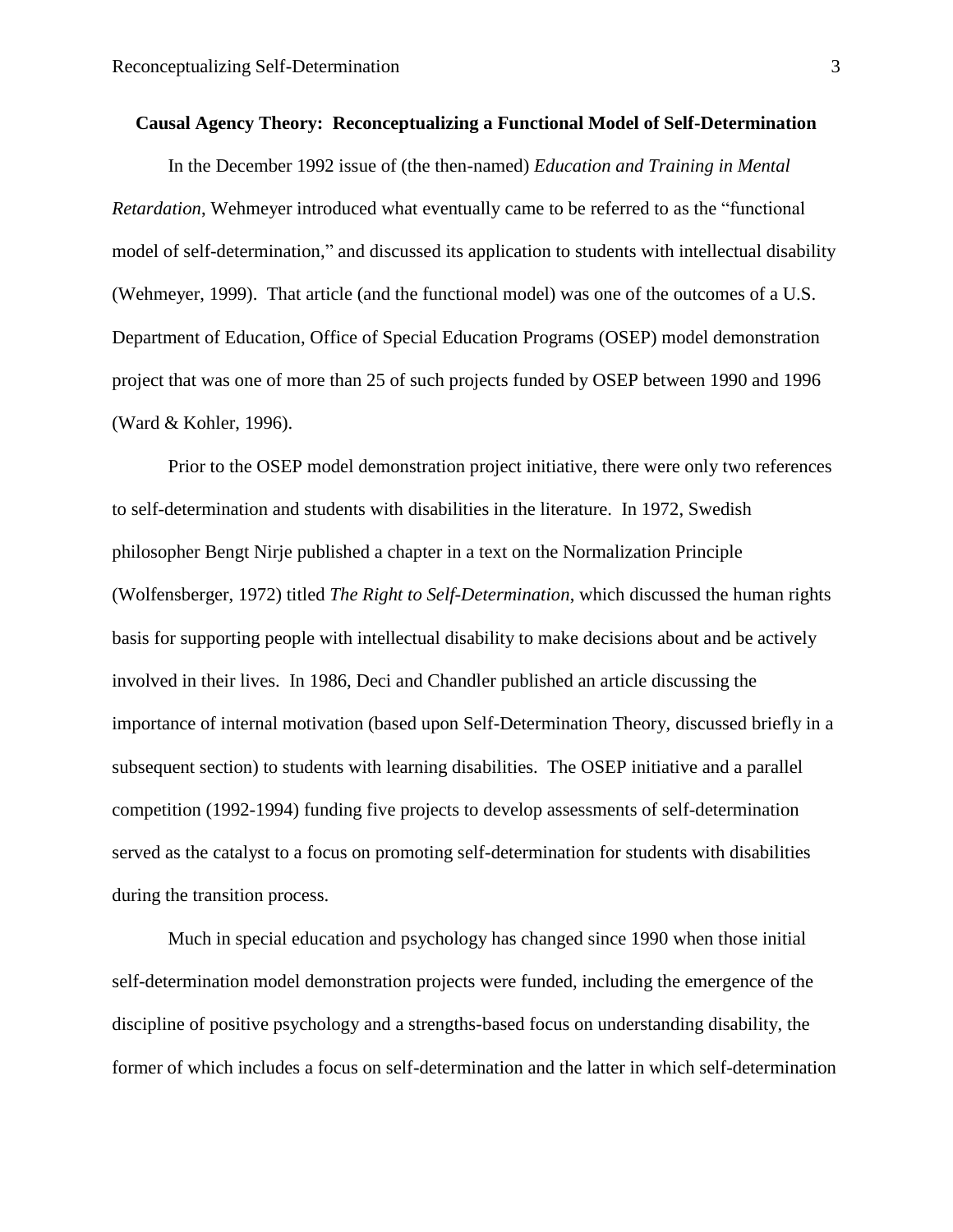plays a leading role. Given these changes, discussed subsequently, in the intervening quarter century, we believe it is time to revisit how self-determination is conceptualized and defined in the context of the education of students with (and without) disabilities. We begin with a brief summary of self-determination, the functional model and its iterative changes over time, and how self-determination is currently conceptualized in research and practice in special education and in positive psychology. We then articulate the reasons for a reconceptualization of the functional model and describe the parameters under which such a reconceptualization should occur. Finally, we propose Causal Agency Theory as a way to understand self-determination that addresses the reasons for a reconceptualization.

### **Self-Determination and the Functional Model of Self-Determination**

#### **What is Self-Determination?**

Self-determination is a noun referring either to the determination of one's own fate or course of action (a personal sense of the term) or to the rights of nations or groups of people to autonomy and self-governance (American Heritage Dictionary, 1992). The latter is the most common use of the term in the modern era, but the former is the oldest and, for our purposes, the most relevant. It refers, in some sense, to a quality or characteristic within a person who determines his or her own fate or course of action. The personal sense of the term emerged from the philosophical doctrine of determinism, which suggests that all action (including human behavior) is in some way "caused." In the early  $20<sup>th</sup>$  century, as psychology emerged as a discipline distinct from philosophy, the notion of self-determinism was coopted to begin to understand personality development. Angyal (1941), in proposing the foundations for a science of personality, suggested that an essential feature of a living organism is its autonomy, where autonomous means self-governing or governed from inside. According to Angyal, an organism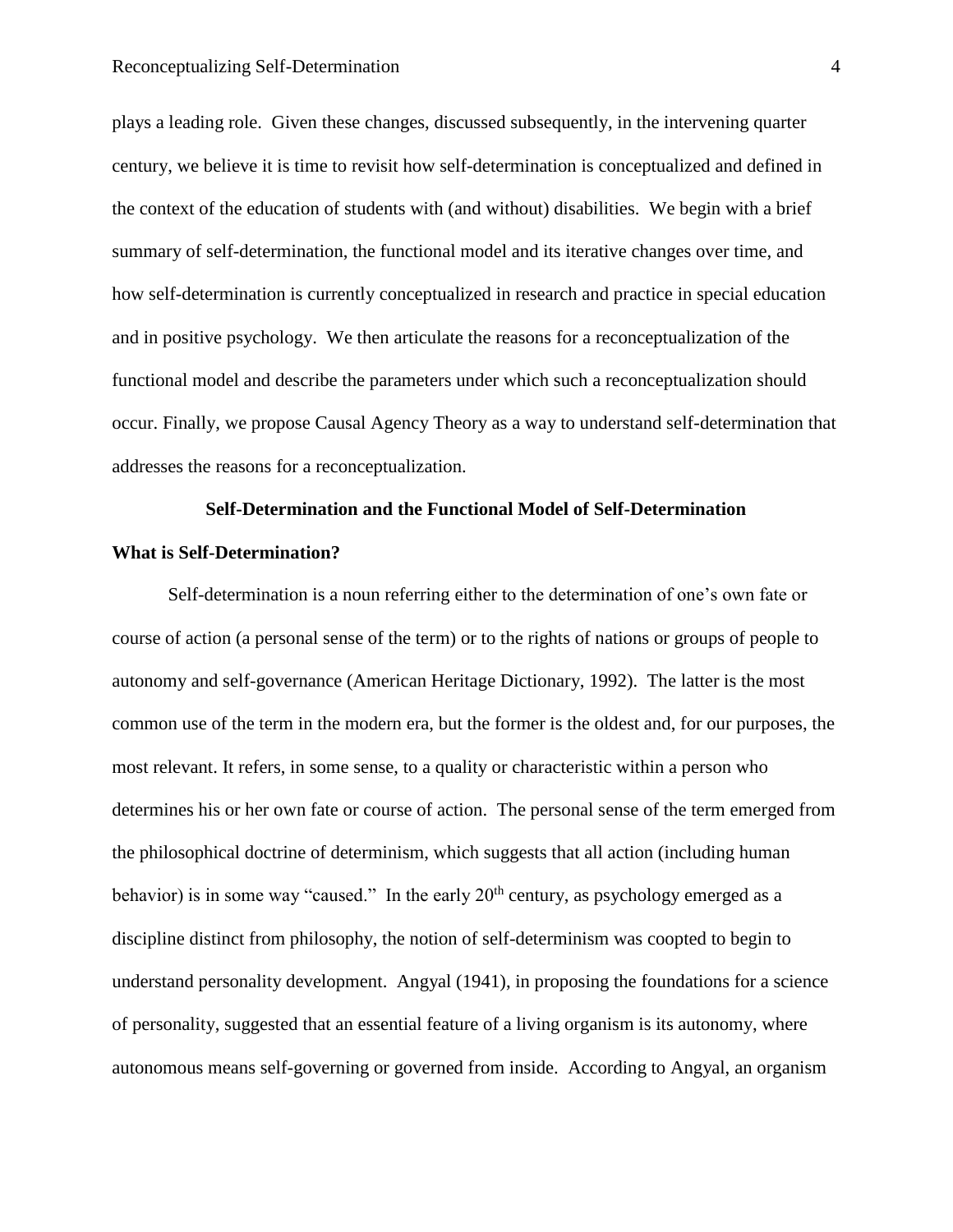"lives in a world in which things happen according to laws which are heteronomous (e.g., governed from outside) from the point of view of the organism" (p. 33). Autonomousdeterminism, or as it subsequently became, self-determination, refers to self- versus other-caused action.

#### **The Functional Model of Self-Determination**

Wehmeyer (1992) canvassed the psychological and educational literature to propose an initial definition of self-determination for use in special education, suggesting that selfdetermination "refers to the attitudes and abilities required to act as the primary causal agent in one's life and to make choices regarding one's actions free from undue external influence or interference" (p. 305). Wehmeyer reasoned that self-determination involves "autonomy (acting according to one's own priorities or principles), self-actualization (the full development of one's unique talents and potentials) and self-regulation (cognitive or self-controlled mediation of one's behavior)" (1992; p. 395). The notion of causal agency reflected the links of the constructs to determinism: people who are causal agents are people who make or cause things to happen in their lives, rather than others (or other things) making them act in certain ways.

In 1996, Wehmeyer, Kelchner, and Richards published an empirical evaluation of what by then had become known as the functional model of self-determination which provided both a refinement of the definition and a theoretical structure within which the development of the construct could be framed. This was called the "functional" model of self-determination because one could not define self-determination in a response-class manner (e.g., by a list of specific behaviors), but instead had to consider the "function" that the action served for the person. Selfdetermination, at this juncture, was defined as "acting as the primary causal agent in one's life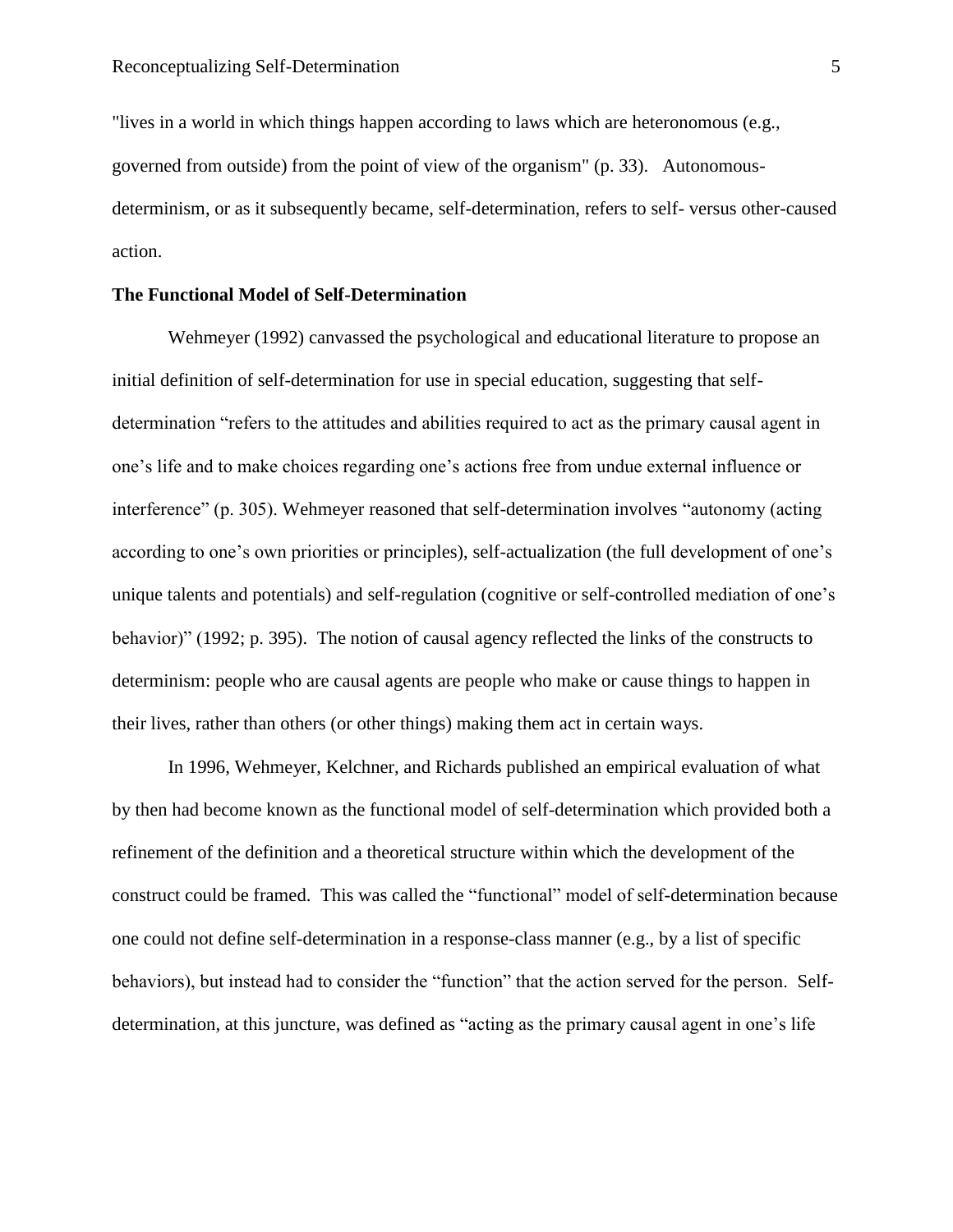and making choices and decisions regarding one's quality of life free from undue external influence or interference" (p. 632).

The current iteration of the definition shares much with the Wehmeyer (1992) version, but moved toward a more action-oriented focus… self-determination is "acting" as the primary causal agent in one's life. People who acted in such a way—that is, to be causal agents in their lives—were said to have the dispositional characteristic (e.g., an ongoing quality or characteristic of the person) of self-determination. The notion of causal agency remained at the heart of the definition, and in many ways, the second half of the definition in both 1992 and 1996 (e.g., …making choices and decision regarding … etc.) simply was intended to more explicitly define what it meant to be a causal agent, since that term was not as widely understood at that time. Further, Wehmeyer and colleagues (1996) conducted a series of discriminant function analyses that identified four "essential characteristics" of self-determined behavior: autonomous functioning, self-regulation, psychological empowerment, and self-realization. As the term "essential" suggests, to be self-determined, one had to act autonomously, self-regulate behavior, and act from a basis of psychological empowerment and self-realization. These essential characteristics became the domains that were measured by The Arc's Self-Determination Scale (Wehmeyer & Kelchner, 1995), which operationalized the functional model's structure to measure personal self-determination.

In 2005, Wehmeyer addressed ongoing issues that were impacting the understanding (or misunderstanding) of the self-determination construct, particularly as it pertained to people with more severe intellectual impairments. By and large, people with the most extensive support needs were deemed not to be able to be self-determined because the term was interpreted to mean having control over one's life. What was missing from discussions in the field up to that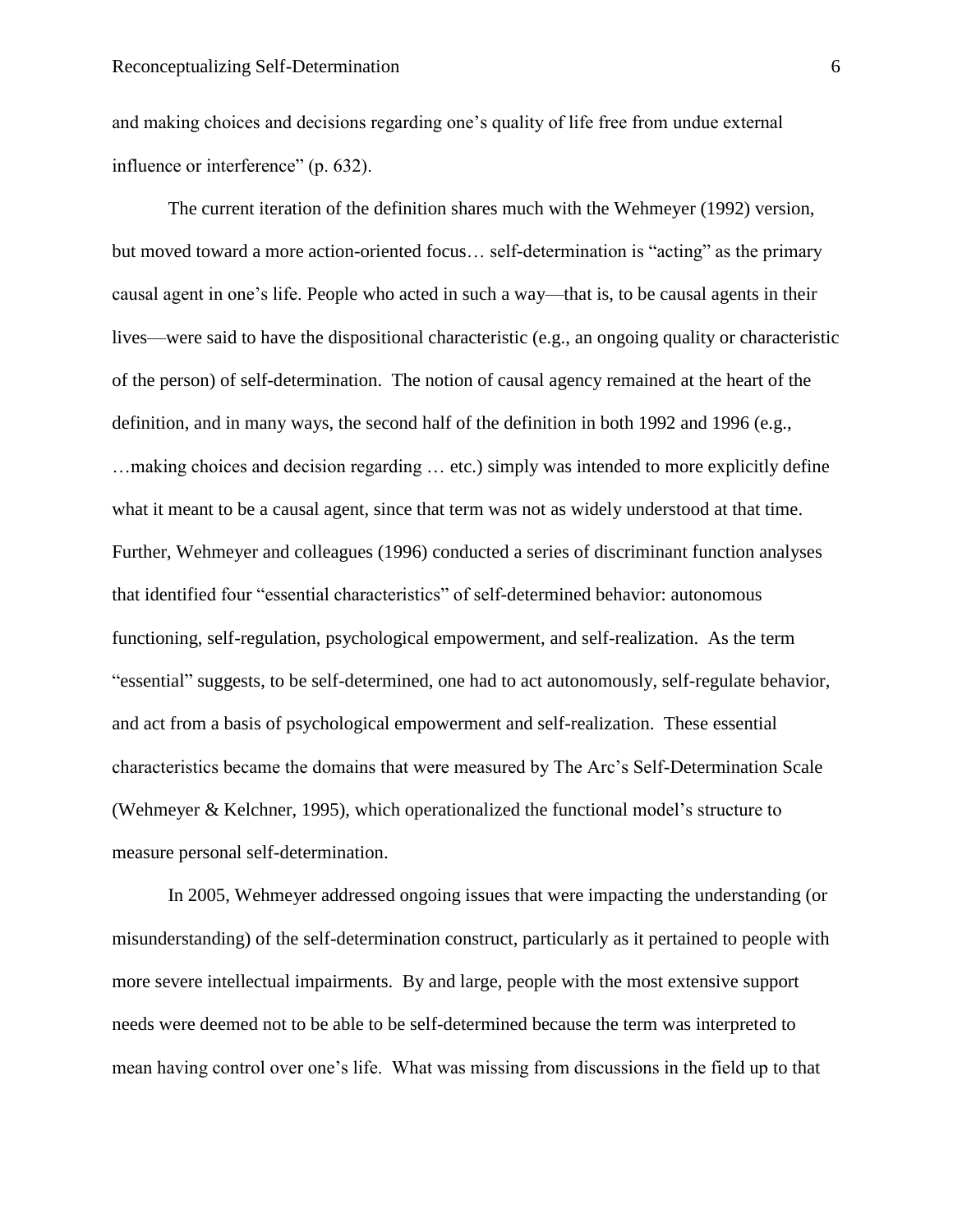#### Reconceptualizing Self-Determination 7

point, Wehmeyer argued, was the importance of self-determination as volitional action; where volition refers to the act of making a conscious choice. Thus, he proposed a refinement to the functional model's definition of self-determination, suggesting that self-determined behavior "refers to volitional actions that enable one to act as the primary causal agent in one's life and to maintain or improve one's quality of life" (p. 117). Again, this refinement emphasizes the role of acting and, in this iteration, the fact that one acts volitionally as a causal agent.

As noted previously, the functional model has been empirically validated (Shogren et al., 2008; Wehmeyer et al., 1996); operationalized by the development of an assessment linked to the theory (Wehmeyer & Kelchner, 1996); served as the foundation for intervention development, particularly with regard to the development of the *Self-Determined Learning Model of Instruction* and related efforts (Shogren, Palmer, Wehmeyer, Williams-Diehm, & Little, 2012; Wehmeyer, Palmer, Agran, Mithaug, & Martin, 2000; Wehmeyer et al., 2012); and provided impetus for a variety of research activities (see Wehmeyer et al., 2007).

#### **Self-Determination in Special Education**

Since the introduction of the self-determination construct to special education through the OSEP model demonstration initiative and early publications such as Wehmeyer (1992), promoting the self-determination of adolescents with disabilities has become a best practice in secondary education and transition services (Field, Martin, Miller, Ward, & Wehmeyer, 1998; Shogren, 2013a; Wehmeyer, Abery, Stancliffe, & Mithaug, 2003; Wehmeyer et al., 2007) for several reasons. Before recounting these, it is worth noting that this article focuses on revisions and reconceptualizations to the functional model of self-determination, but we would be remiss if we did not acknowledge that the theoretical and intervention frameworks of Abery, Field,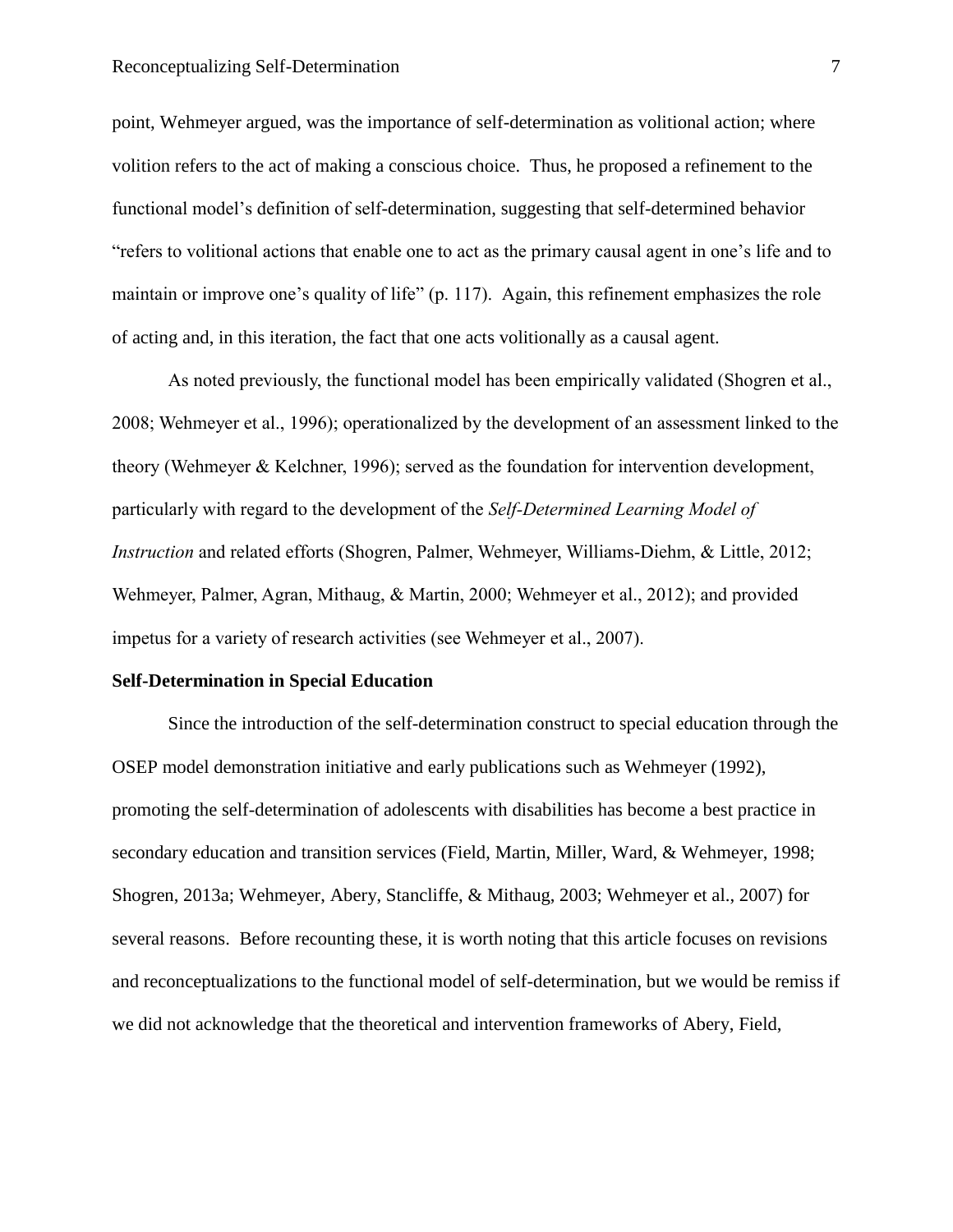Martin, Mithaug, and Powers, among others (see Wehmeyer et al. 2003), have contributed significantly to establishing the importance of self-determination to youth with disabilities.

First, self-determination status has been linked to the attainment of more positive academic (Konrad, Fowler, Walker, Test, & Wood, 2007; Fowler, Konrad, Walker, Test, & Wood, 2007; Lee, Wehmeyer, Soukup, & Palmer, 2010; Shogren et al., 2012) and transition outcomes, including more positive employment and independent living (Martorell, Gutierrez-Rechacha, Pereda, & Ayuso-Mateos, 2008; Shogren, Wehmeyer, Palmer, Rifenbark, & Little, in press; Wehmeyer & Palmer, 2003; Wehmeyer & Schwartz, 1997) and recreation and leisure outcomes (McGuire & McDonnell, 2008), and more positive quality of life and life satisfaction (Wehmeyer & Schwartz, 1998; Lachapelle et al., 2005; Nota, Ferrari, Soresi, & Wehmeyer, 2007; Shogren, Lopez, Wehmeyer, Little, & Pressgrove, 2006).

Second, research across special education disability categories has established the need for intervention to promote self-determination (Shogren, Kennedy, Dowsett, & Little, in press) documenting that students with intellectual disability (Wehmeyer & Metzler, 1995), learning disabilities (Field, 1996; Field, Sarver, & Shaw, 2003; Pierson, Carter, Lane, & Glaeser, 2008), emotional and behavioral disorders (Carter, Lane, Pierson, & Glaeser, 2006; Pierson et al., 2008) and autism (Chou, Palmer, Wehmeyer, & Lee, 2013; Wehmeyer & Shogren, 2008) are less selfdetermined than their non-disabled peers.

Third, there is clear evidence that if provided adequate instruction, students with disabilities can become more self-determined. In a meta-analysis of single subject and group subject design studies, Algozzine, Browder, Karvonen, Test, and Wood (2001) found evidence for the efficacy of instruction to promote component elements of self-determined behavior, including interventions to promote self-advocacy, goal setting and attainment, self-awareness,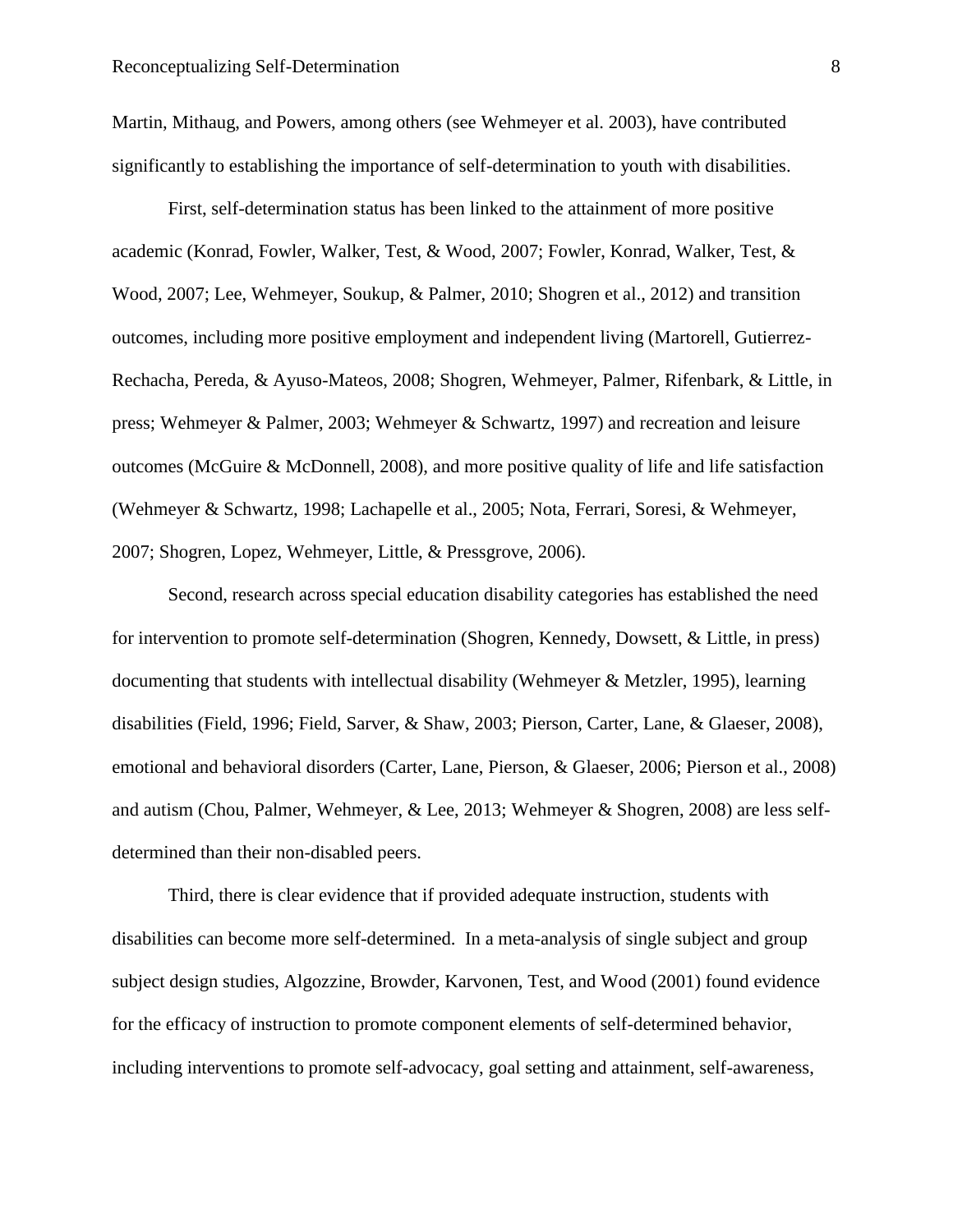problem-solving skills, and decision-making skills. Cobb, Lehmann, Newman-Gonchar, and Morgan (2009) conducted a narrative metasynthesis—a narrative synthesis of multiple metaanalytic studies—covering seven existing meta-analyses examining self-determination and concluded that there is sufficient evidence to support the promotion of self-determination as effective. Also, research documents the positive impact of efforts to promote student involvement in educational and transition planning (Martin et al., 2006; Mason, Field, & Sawilowsky, 2004; Test et al., 2004) and more positive transition outcomes and selfdetermination (Williams-Diehm, Wehmeyer, Palmer, Soukup, & Garner, 2008).

Recently, researchers at the University of Kansas (Wehmeyer, Palmer, Shogren, Williams-Diehm, & Soukup, 2012) conducted a randomized trial control group study of the effect of interventions to promote self-determination in high school students receiving special education services under the categorical areas of intellectual disability and learning disabilities. Students in the treatment group (*n*=235) received instruction using a variety of instructional methods to promote self-determination and student involvement in educational planning meetings over three years which will be detailed in a subsequent section—while students in the control group (n=132) received no such intervention. The self-determination of each student was measured using two instruments, *The Arc's Self-Determination Scale* (Wehmeyer & Kelchner, 1995) and the *AIR Self-Determination Scale* (Wolman, Campeau, Dubois, Mithaug, & Stolarski, 1994) across three measurement intervals (Baseline, After 2 Years of Intervention, After 3 Years of Intervention). Using latent growth curve analysis, Wehmeyer and colleagues (2012) found that students with cognitive disabilities who participated in interventions to promote self-determination over a three-year period showed significantly more positive patterns of growth in their self-determination scores than did students not exposed to interventions to promote self-determination.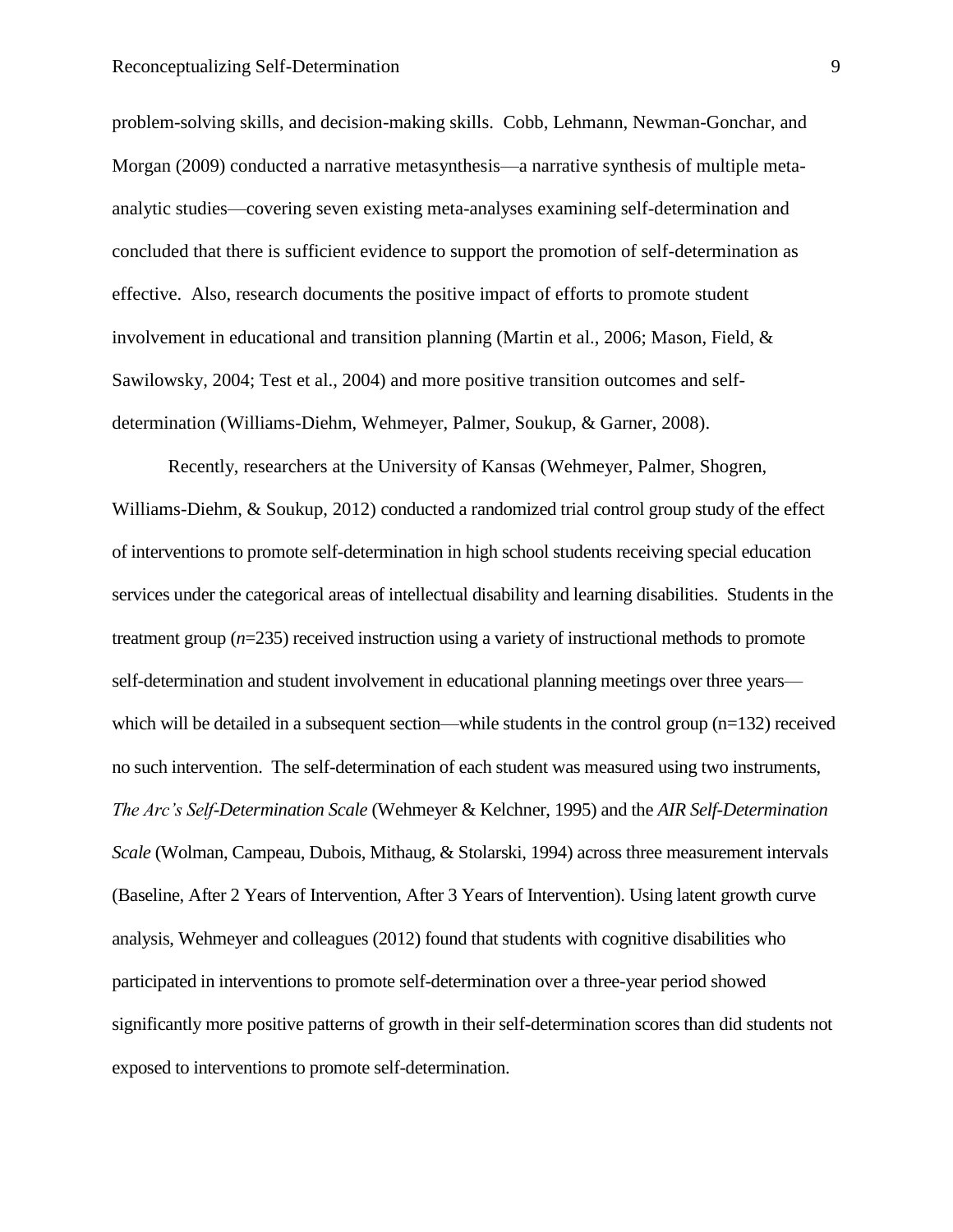Subsequently, in a follow-up study of the treatment and control group students from Wehmeyer et al., (2012), Shogren et al., (in press) investigated adult outcomes one and two years after leaving school. The study measured employment, community access, financial independence, independent living, and life satisfaction outcomes. Results indicated that self-determination status at the end of high school predicted significantly more positive employment, career goal, and community access outcomes. Students who were self-determined were significantly higher in all of these areas. These two studies study provided causal evidence that promoting self-determination results in enhanced self-determination, and that enhanced self-determination results in more positive adult outcomes, including employment and community inclusion. A recent randomized-trial study by Powers et al., (2012) also provided causal evidence of the effect of promoting self-determination on community inclusion.

One could argue, and we would be inclined to do so, that we know as much about the importance of promoting self-determination as any transition-related topic. It is with this in mind, then, that we describe the reasons for a reconceptualization of how we understand the selfdetermination construct.

#### **Reasons for Reconceptualizing the Functional Model of Self-Determination**

Given the aforementioned evidence of the importance of promoting self-determination and the efficacy of the functional model to drive research, assessment development, and intervention design and evaluation, one might question why a reconceptualization is needed. As should be evident from the previously described changes over time in how self-determination has been defined and operationalized within the functional model, conceptualizing a complex construct like self-determination is not a static process: It is a process that is impacted by research on the construct, the context in which the construct is hypothesized to exert its effects,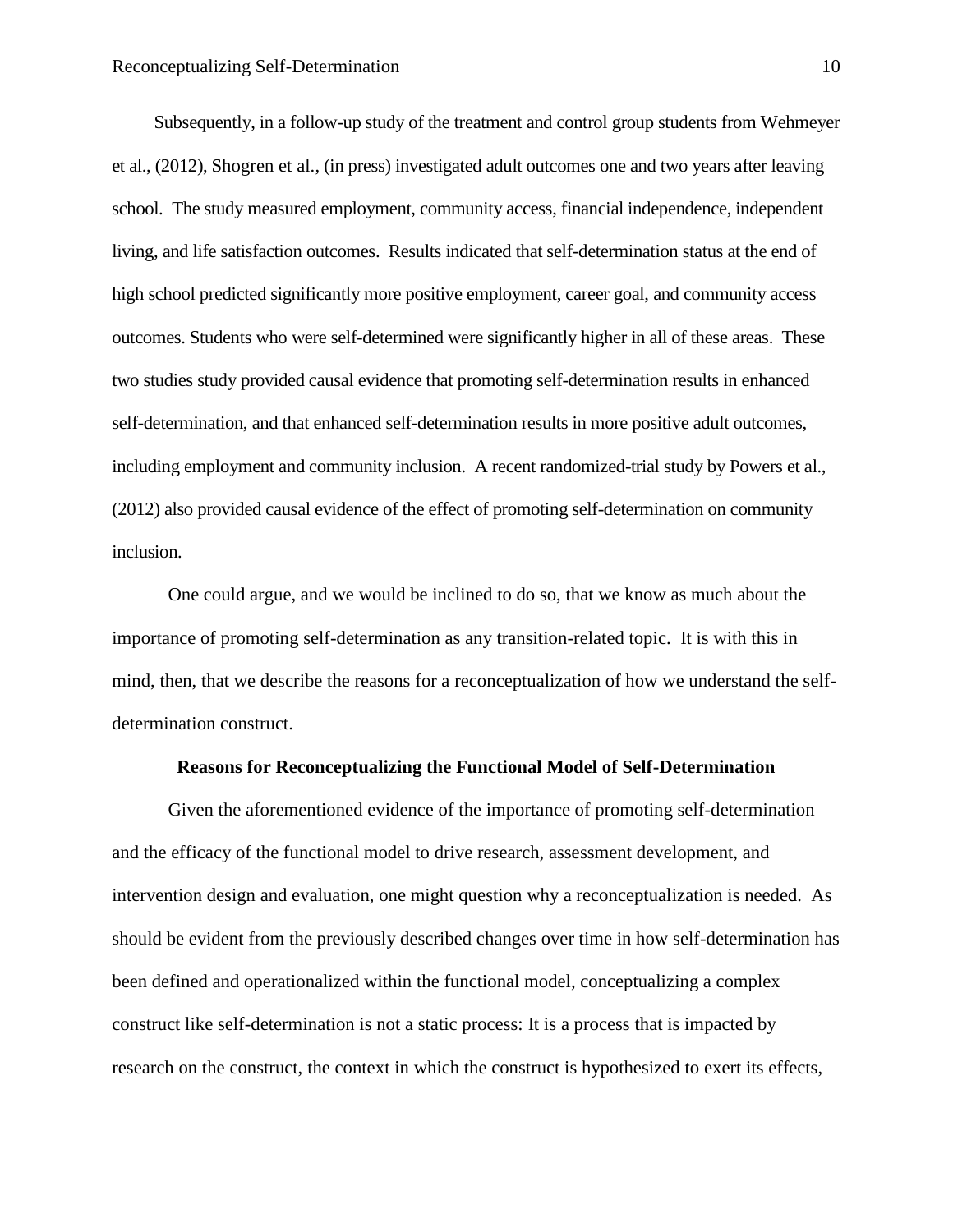#### Reconceptualizing Self-Determination 11

and changing understandings of human behavior. We have a number of reasons that we have chosen to revisit the functional model at this point in time, but perhaps most importantly has been the emergence of the discipline of positive psychology. Positive psychology involves the pursuit of understanding optimal human functioning and well-being and a prominent construct in positive psychology is self-determination (Ryan & Deci, 2000). As described subsequently, research in self-determination in positive psychology has focused on the construct in the context of motivational psychology, and while research and theory in self-determination in special education was derived from Deci and Ryan's early work, most of the theoretical perspectives within special education have focused more broadly on self-determination as, in essence, a personality construct and less specifically on motivational aspects pertaining to selfdetermination.

Additionally, how disability itself is understood is changing, and those changes are affecting practice in the field, including special education practices. These changing understandings of disability are strengths-based and focus on improving the fit between the person's capacities and the demands of the environment or context (Shogren, 2013b). It will be of benefit if issues pertaining to self-determination and students with disabilities are seen through the lens of these strengths-based conceptualizations, and to achieve this, we need a common language and understanding between the use of the self-determination construct in both special education and positive psychology. The functional model was developed incorporating knowledge from early work in motivational psychology and shares common understandings of self-determination as a construct, but there is a need to reconsider the ways in which the construct is conceptualized within a functional model to better align with research and practice in positive psychology.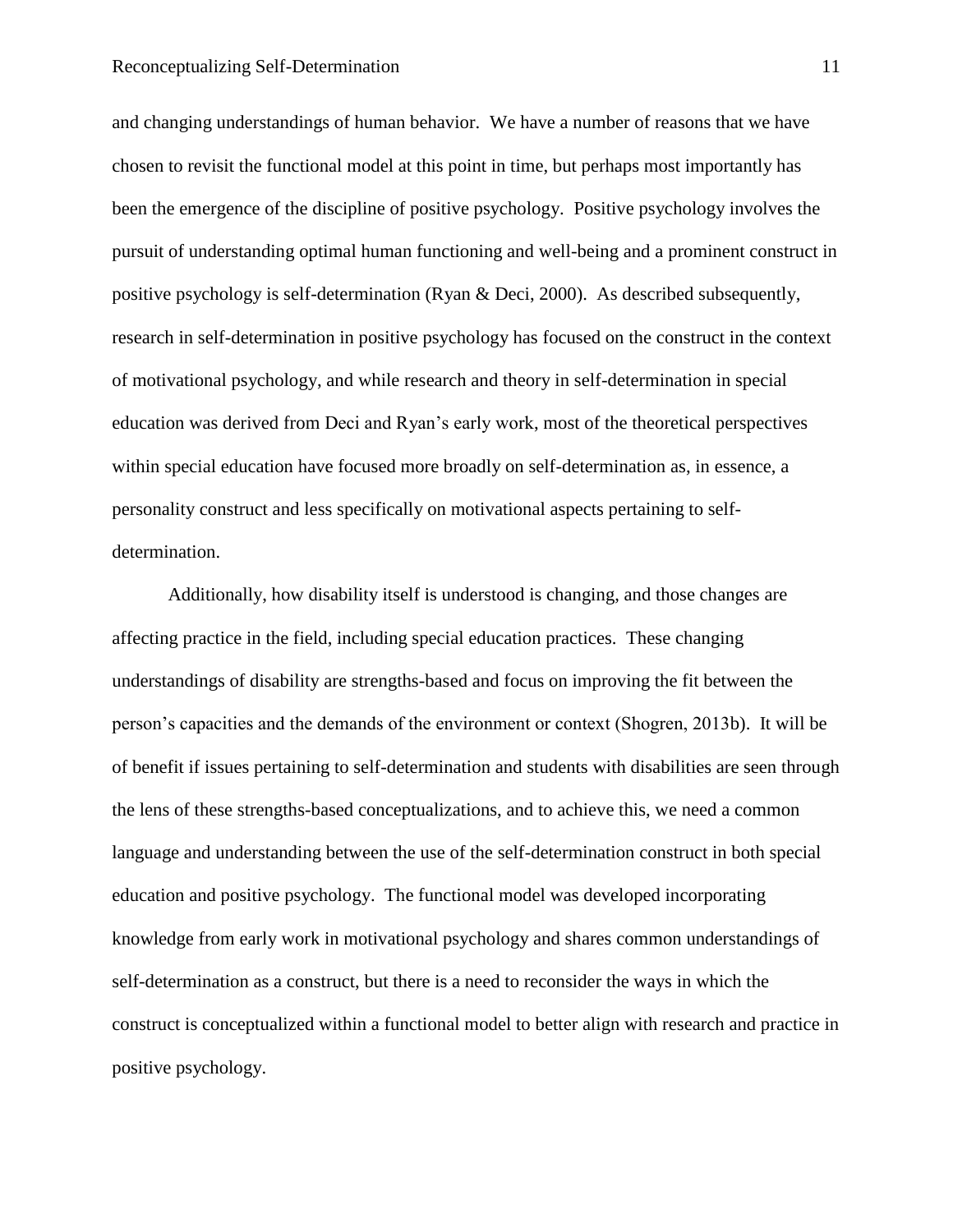Not only is there a need to align with research and practice in positive psychology, the knowledge about issues relevant to self-determination has exploded as the field of positive psychology has begun to investigate constructs such as optimism, hope, well-being, lifestyle satisfaction, and so forth. Knowledge exists today in areas relevant to self-determination that simply didn't exist in the early 1990s and a reconceptualization of the functional model would benefit from that progress. Further, the functional model conceptualizes self-determination within a person-environment interaction framework, so it is relevant to the social-ecological approaches prevalent in positive psychology.

Further, the context in which special education "happens" has changed dramatically over the past quarter century. With the emphasis on inclusive practices, access to the general education curriculum, and multi-tiered systems of supports, there is a need to design and test interventions for students with disabilities within the context of school-wide interventions that focus on all students. Indeed, all students can benefit from interventions to promote selfdetermination and interventions developed through the auspices of the functional model, particularly the *Self-Determined Learning Model of Instruction*, discussed previously, are applicable for all students and as school-wide interventions. To evaluate the efficacy of such interventions, however, we need measures that are not disability-specific. Just as the OSEP selfdetermination model demonstration projects served as a catalyst to the development of the functional model in the early 1990s, so too is a similar event providing impetus for us to revisit the functional model's conceptualization. Specifically, we are engaged in the development of a new assessment of self-determination that will, importantly, be normed with adolescents and young adults with and without disabilities and therefore, can be used to measure the efficacy of interventions for all students in schools.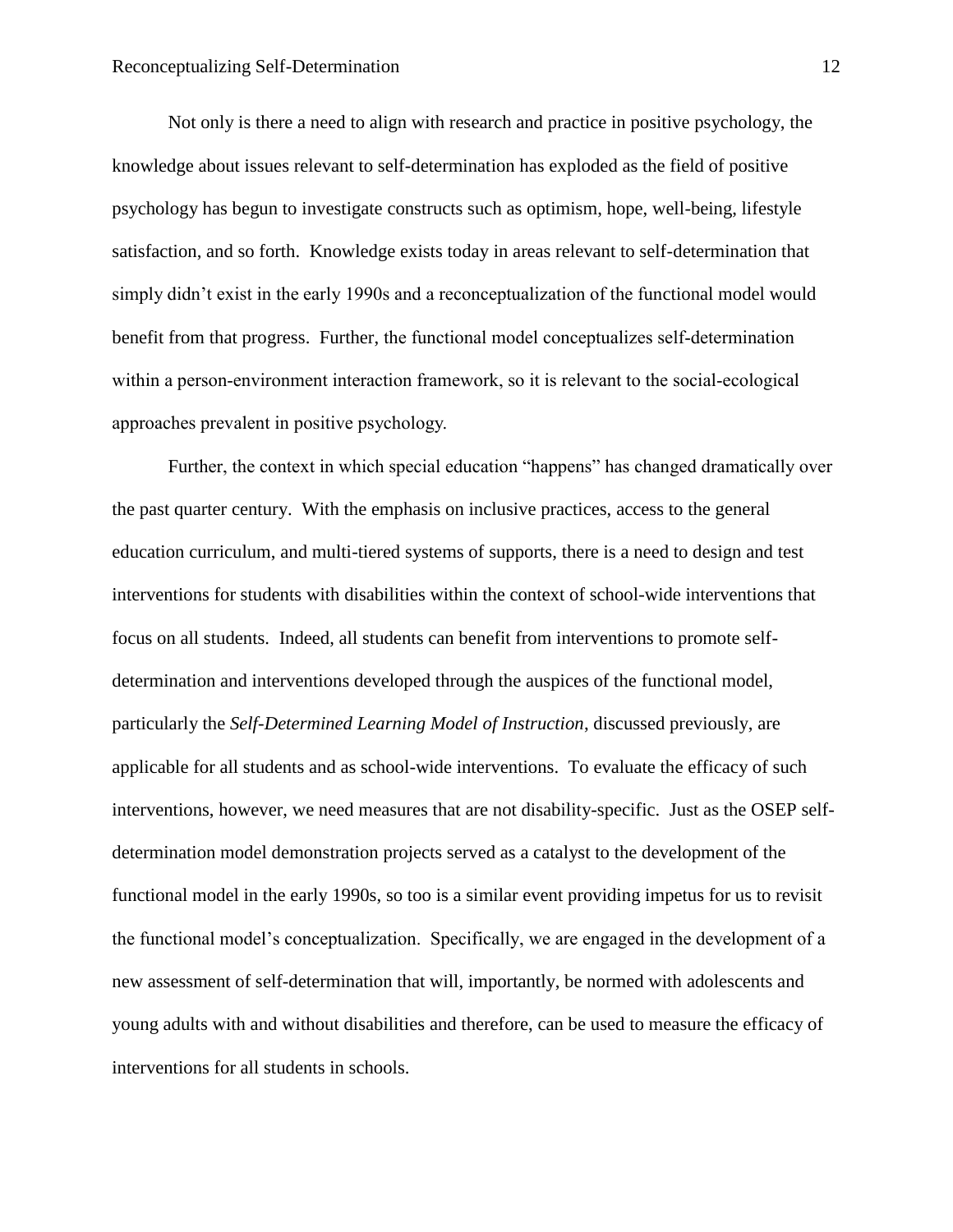The confluence of a need for interventions and assessments pertaining to self-

determination for all students and the expansion of knowledge in the field of positive psychology along with the opportunity to develop a new assessment to meet this need has led us to revisit the functional model. In doing so, however, we sought to retain the basic understanding and framework of the functional model, so as not to abandon the progress using the model to this point. In 2006, Wehmeyer and Mithuag proposed "Causal Agency Theory" as a means to move beyond simply conceptualizing the self-determination construct, but to better understand how a person becomes self-determined. Given the centrality of casual agency to the functional model, we have combined aspects of the original version of Causal Agency Theory with the framework of the functional model of self-determination to propose Causal Agency Theory as an extension and revision of the functional model. This is described in the following section.

# **Causal Agency Theory: A Reconceptualization of the Functional Model of Self-Determination**

Causal agency theory conceptualizes self-determination as a general psychological construct within the organizing structure of theories of human agentic behavior. Human agentic theories "share the meta-theoretical view that organismic aspirations drive human behaviors" (Little, Snyder, & Wehmeyer, 2006, p. 61). An organismic perspective views people as active contributors to, or *agents* of, their behavior. An agentic person is the "origin of his or her actions, has high aspirations, perseveres in the face of obstacles, sees more and varied options for action, learns from failures, and overall, has a greater sense of well-being" (Little, Hawley, Henrich, & Marsland, 2002, p. 390). An agentic person engages in self-regulated and goal-directed *action*, they "plot and navigate a chosen course through the uncertainties and challenges of the social and ecological environments… continuously interpreting and evaluating actions and their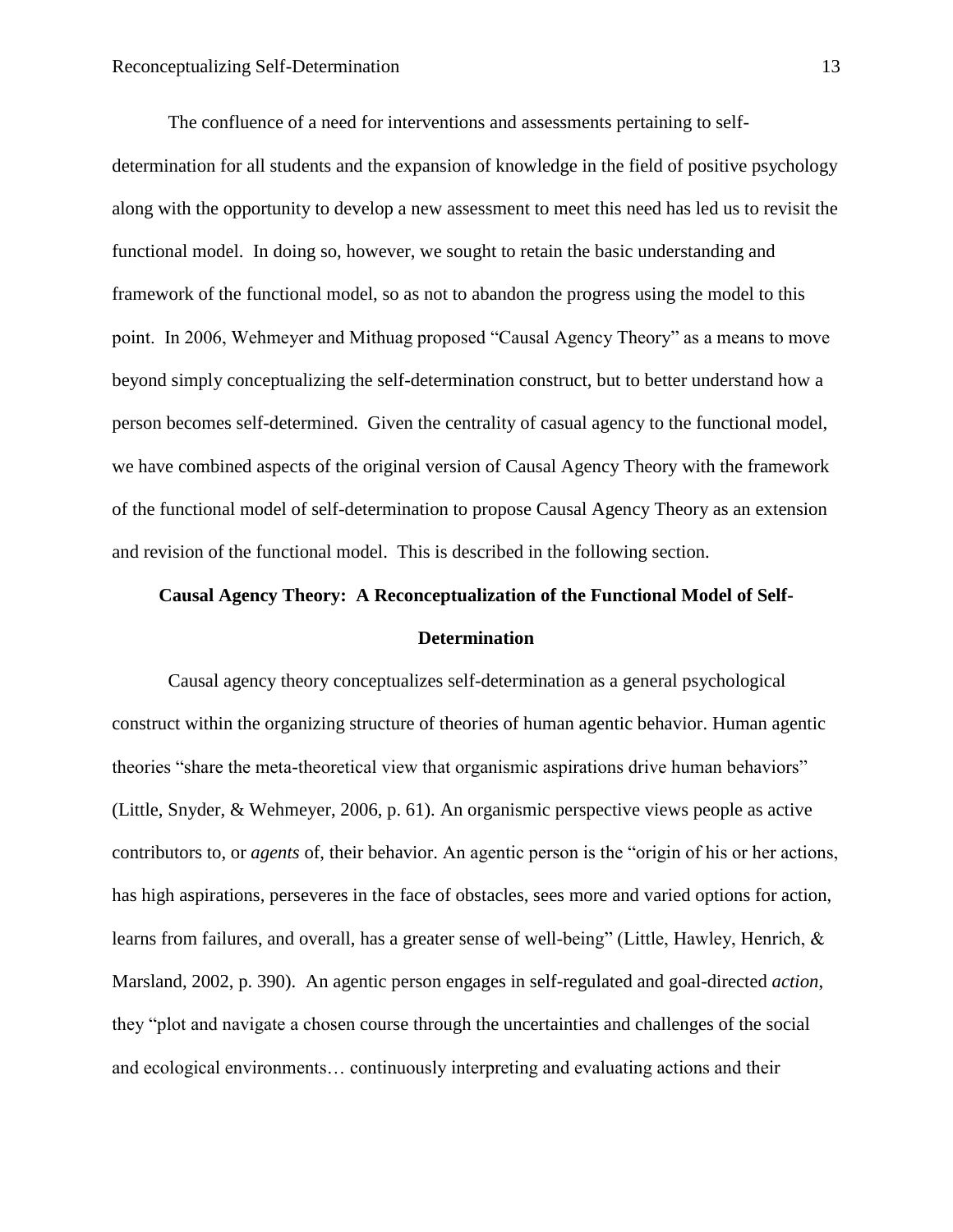consequences" (Little et al., 2002, p. 390). This continually evolving and actively monitored self-system gives rise to a sense of personal agency, or of the agentic self. The agentic self has a "sense of personal empowerment, which involves both knowing and having what it takes to achieve one's goals" (Little et al., 2002, p. 390). Figure 1, which will be referenced throughout this section, represents this conceptualization of the agentic self as the highest "layer" of human agency.

Unlike stimulus-response accounts of behavior, human agentic action is understood to be: (a) motivated by biological and psychological needs; (b) directed toward self-regulated goals; (c) propelled by understandings of agents, means, and ends, and (d) triggered by contexts that provide supports and opportunities, as well as hindrances and impediments (Wehmeyer, Little, & Sergeant, 2009). An organismic approach to self-determination requires an explicit focus on the interface between the self and context (Little et al., 2002). Organisms influence and are influenced by the contexts in which they live and develop. It is within this person-context interaction that people become agents of their own action, or *causal agents* over their lives. This context is represented in Figure 1, as the socio-contextual supports and opportunities and threats and impediments that are influencers of and influenced by the layers of human agency.

#### **Foundations for Causal Agency Theory**

**Self-Determination in Philosophy**. As noted previously, the self-determination construct's origins lie in the philosophical doctrines of *determinism* and *free will*. Determinism is the philosophical doctrine positing that events, such as human behavior, are effects of preceding causes. Free will is conceptualized as the human capacity to act (or not) as we choose or prefer, without external compulsion or restraint. According to philosophers like John Locke, though, human behavior can be both caused and free, as long as the distinction is made between the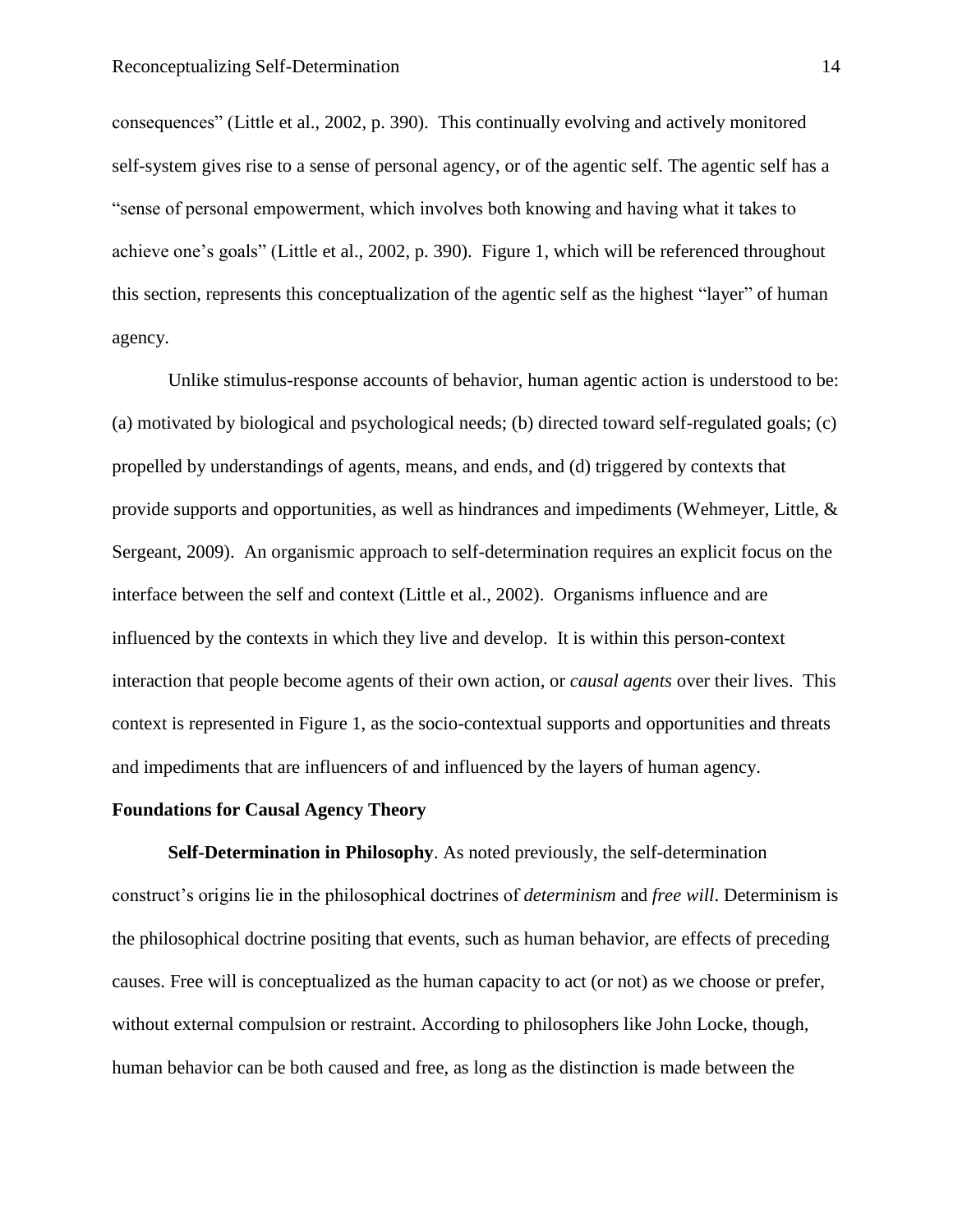agent, as actor, and the action, as caused. That is, a person (the agent) is free to act or not, as one chooses, even if the action itself is caused by some deterministic factor.

# **Self-Determination in Personality Psychology***.* In *Foundations for a Science of Personality* (1941), Angyal proposed that an essential feature of a living organism is its autonomy, where autonomous means self-governing or governed from inside. According to Angyal, an organism "lives in a world in which things happen according to laws which are heteronomous (e.g., governed from outside) from the point of view of the organism" (p. 33), and that "organisms are subjected to the laws of the physical world, as is any other object of nature, with the exception that it can oppose self-determination to external determination" (p. 33).

Angyal (1941) suggested that the *science of personality* is the study of two essential determinants to human behavior, autonomous-determinism (self-determination) and heteronomous-determinism (other-determined). Angyal placed primary importance for laying the foundation for a science of personality in the fact that a central process of an organism is the movement toward autonomous determination, noting that "without autonomy, without selfgovernment, the life process could not be understood" (p. 34).

**Self-Determination in Motivational Psychology.** The most visible application of selfdetermination as a psychological construct has been *Self-Determination Theory* (SDT; Deci & Ryan, 2002), which integrates conceptualizations of innate human tendencies, social contexts, and motivators for human action to illustrate how congruence between one's basic needs and social contexts spur personal agency that, ultimately, results in improved overall well-being. Specifically, SDT proposed three basic psychological needs—competence, autonomy, and relatedness—that are either supported or challenged by social contexts (see Little et al., 2002, for a discussion of how these psychological needs mesh with evolutionary-based biological needs).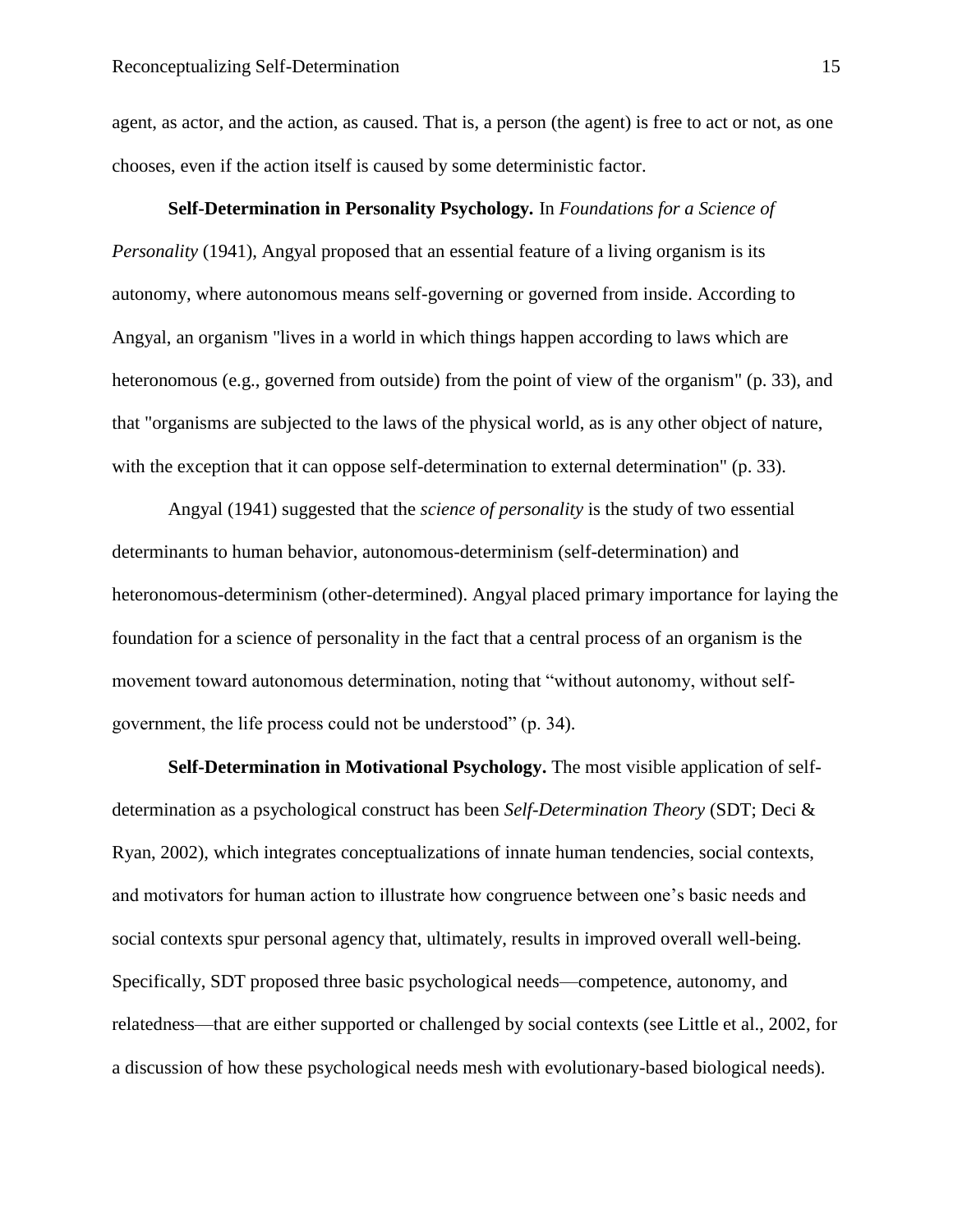#### Reconceptualizing Self-Determination 16

These basic psychological and biological needs are represented as the foundation in Figure 1, as meeting these basic needs is necessary to progress to the other layers of human agency and to improve overall well-being, one of the key outcomes and influences of the layers of human agency, demonstrated on the right side of Figure 1.

SDT research has demonstrated that social environments can facilitate or create barriers to the integration of these psychological needs, which can help or harm overall well-being (Ryan & Deci, 2002). This perspective views the process of self-regulation as an organizational function that "coordinates" systemic behaviors and serves as a foundation for autonomy and the sense of self (Ryan & Deci, 2004). Essentially, SDT holds that people's basic needs for competence, autonomy, and relatedness driven them toward action, and when environments are supportive of such action, over well-being is improved.

#### **Causal Agency Theory**

Drawing on the foundational understanding of self-determination as (a) self-caused action from philosophy, (b) a central process of an organism in the movement toward autonomous determination, from personality psychology, and (c) motivated by the basic psychological needs of competence, autonomy, and relatedness from SDT, we propose Causal Agency Theory to explain *how* people become self-determined, that is how they define the actions and beliefs necessary to engage in self-caused, autonomous action that addresses basic psychological needs. Causal Agency Theory represents the "layers" of human agency that fall in between the drive to meet basic psychological and biological needs and the agentic self. This is represented in the four shaded circles in Figure 1. Causal agency (top right box) is the outcome (and an influencers) of the agentic self, and there are three essential characteristics that lead to causal agency, volitional action, agentic action, and action-control beliefs (shaded boxes in the middle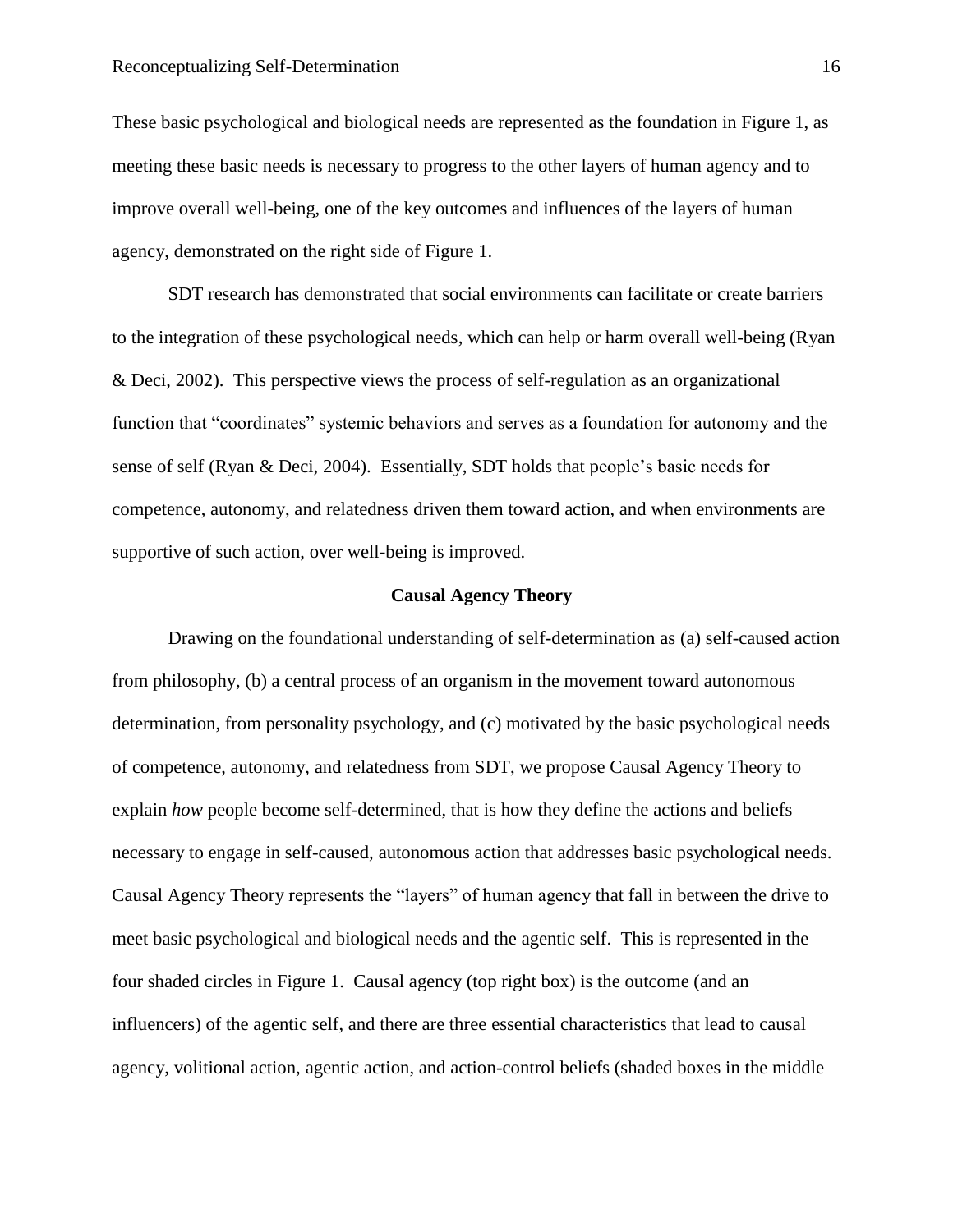of the layers of human agency). We argue that it is at the level of promoting volitional action, agentic action, and action-control beliefs through which instructional and environmental supports can be created to promote the growth of causal agency and ultimately the agentic self.

#### **Definition of Self-Determination**

Within the context of Causal Agency Theory, which represents specific layers of human agency, we define self-determination as a

…dispositional characteristic manifested as acting as the causal agent in one's life. Selfdetermined *people* (i.e., causal agents) act in service to freely chosen goals. Selfdetermined *actions* function to enable a person to be the causal agent is his or her life.

#### **Key Terms and Assumptions**

**Dispositional Characteristic.** A dispositional characteristic is an enduring tendency used to characterize and describe differences between people; it refers to a tendency to act or think in a particular way, but presumes contextual variance (i.e., socio-contextual supports and opportunities and threats and impediments). As a dispositional characteristic, self-determination can be measured, and variance will be observed across individuals and within individuals over time, particularly as the context changes (e.g., supports and opportunities are provided for selfdetermined action).

**Causal Agency.** Broadly defined, *causal agency* implies that it is the individual who makes or causes things to happen in his or her life. Causal agency implies more, however, than just causing action; it implies that the individual acts with an eye toward *causing* an effect to *accomplish* a *specific end* or to *cause* or *create change*. Self-determined actions enable a person to act as a causal agent.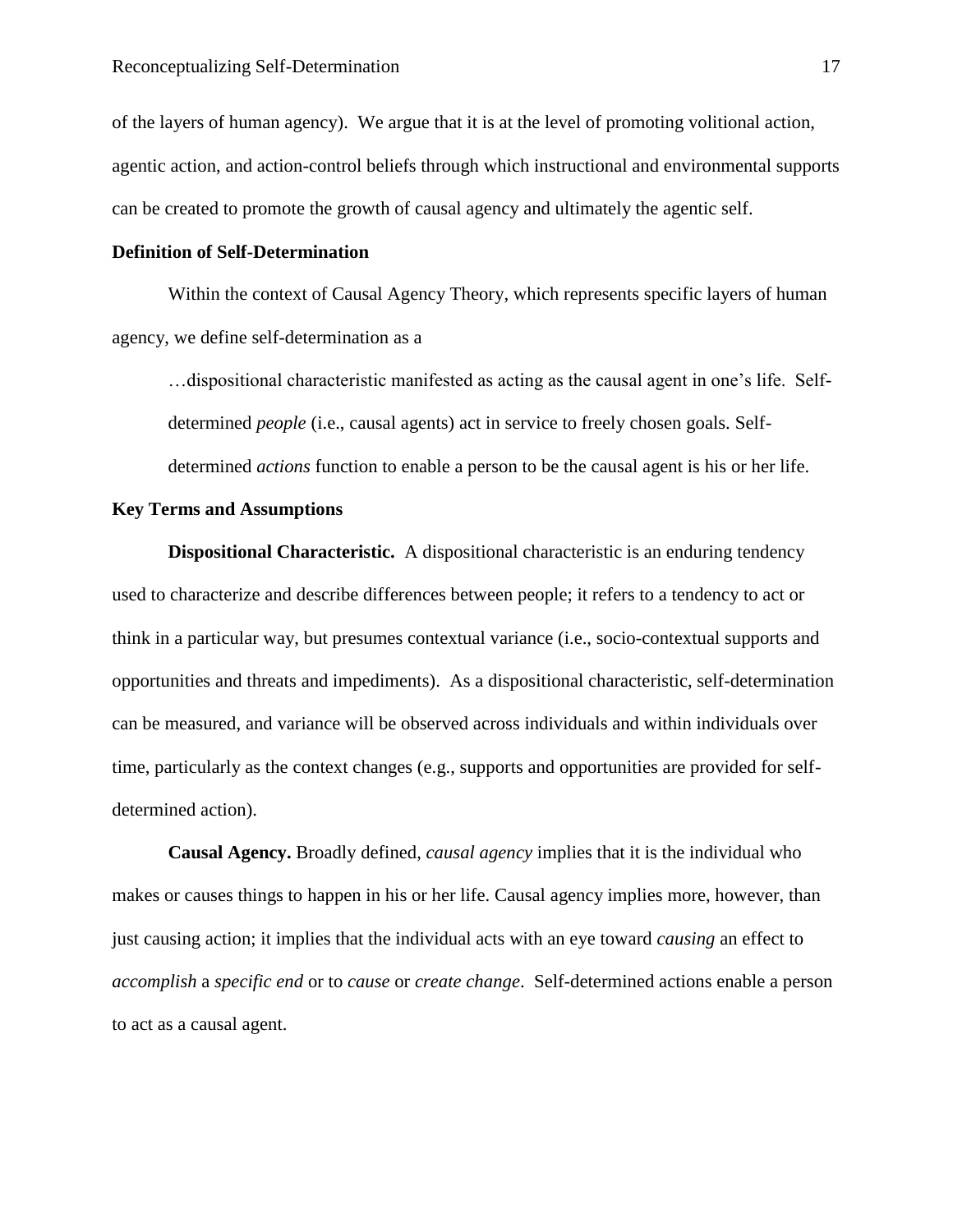**Self-Caused Action vs. Control.** Organismic theories differentiate between selfdetermination as self-*caused* action and self-determination as *controlling* one's behavior. As Deci (2004) observed, "the concept of personal control … refers to having control over outcomes" (p. 23). Control is defined as "authority, power, or influence over events, behaviors, situations, or people" (VandenBos, 2007, p. 228). Self-determined action does not imply control over events or outcomes. Instead it refers to the degree to which action is self-caused; that is the degree to which behavior is *volitional* and *agentic*, driven by beliefs about the relationships between actions (or means) and ends.

#### **Essential Characteristics of Self-Determined Actions**

Self-determined *action* is characterized by three essential characteristics – volitional action, causal action, and action-control beliefs. These **essential characteristics** refer not to specific actions performed or the beliefs that drive action, but to the *function* the action serves for the individual; that is, whether the action enabled the person to act as a causal agent:

**Volitional Action**: Self-determined people act volitionally. Volition refers to making a conscious choice based upon one's preferences. Conscious choice implies intentionality; self-determined actions are intentionally conceived, deliberate acts that occur without direct external influence. As such, volitional actions are self-initiated and function to enable a person to act autonomously (i.e., engage in self-governed action). Volitional actions involve the initiation and activation of causal capabilities—the capacity to cause something to happen—and something to happen in one's life.

**Agentic Action**: An agent is someone who acts; a means by which something is done or achieved. Agency refers to action in the service of a goal. Self-determined people act to identify pathways that lead to a specific ends or cause or create change. The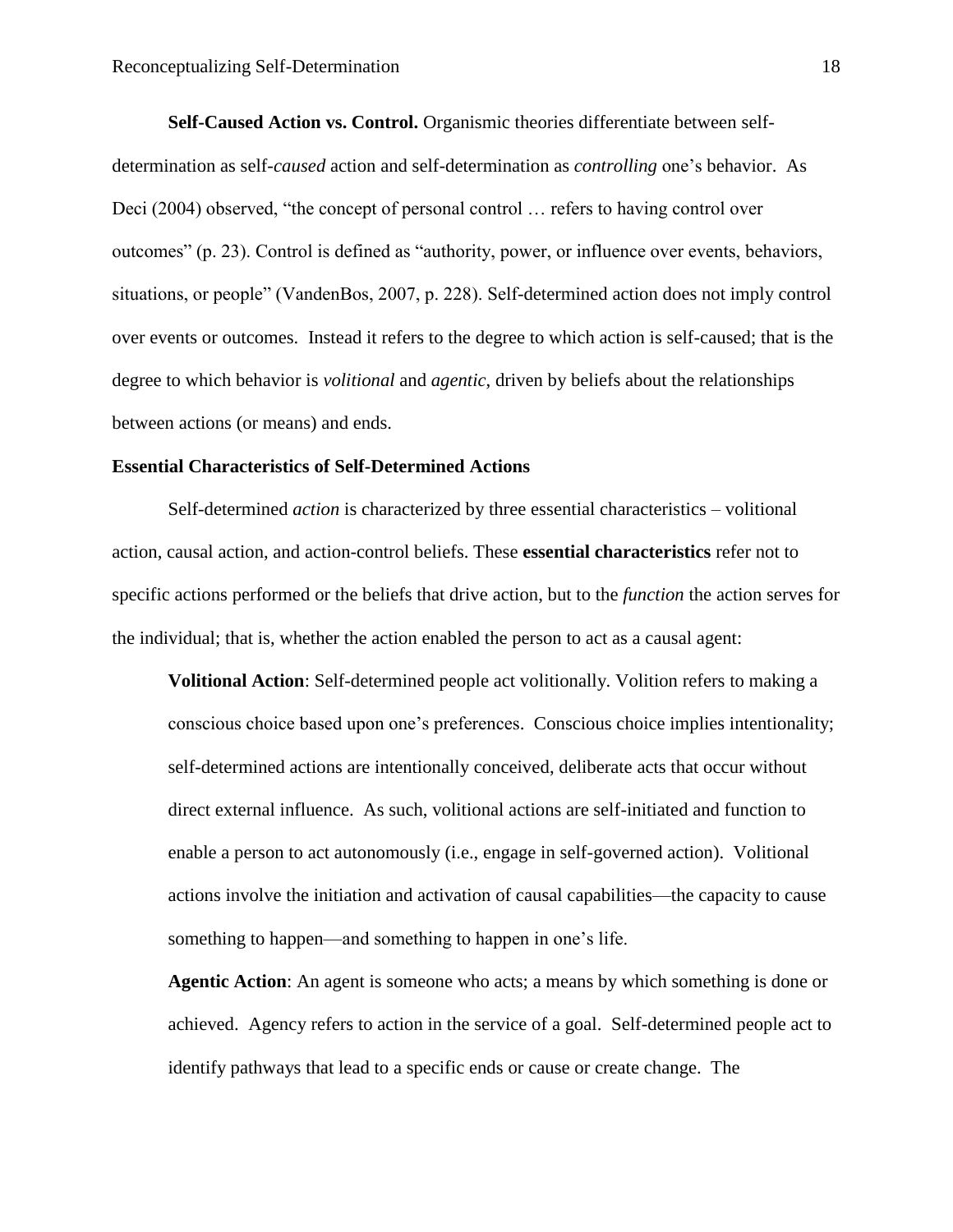identification of pathways is a proactive, purposive process. As such, agentic actions are self-regulated and self-directed. Such actions function to enable a person to make progress toward freely chosen goals and respond to opportunities and challenges in their environments. Such actions involve agentic capabilities; the capacity to direct it to achieve an outcome.

**Action-Control Beliefs**: Self-determined people have a sense of personal empowerment; they believe they have what it takes to achieve freely chosen goals. There are three types of action-control beliefs: beliefs about the link between the self and the goal (control expectancy; "When I want to do \_\_\_\_, I can"); beliefs about the link between the self and the means for achieving the goal (capacity beliefs; "I have the capabilities to do \_\_\_\_\_"); and beliefs about the utility or usefulness of a given means for attaining a goal (causality beliefs; "I believe my effort will lead to goal achievement" vs. "I believe other factors – luck, access to teachers or social capital – will lead to goal achievement"). Positive action-control beliefs function to enable a person to act with self-awareness and selfknowledge in an empowered, goal-directed manner.

#### **Socio-Contextual Influences**

People who are causal agents respond to challenges (opportunities or threats) to their selfdetermination by employing causal and agentic actions, supported by action-control beliefs. This leads to self-determined action that allows them to initiate and direct their behavior to achieve a desired change or maintain a preferred circumstance or situation. In response to challenges, causal agents use a *goal generation process* leading to the identification and prioritization of needed actions. The person frames the most urgent action need in terms of a goal state, and engages in a *goal discrepancy analysis* to compare current status with goal status. The outcome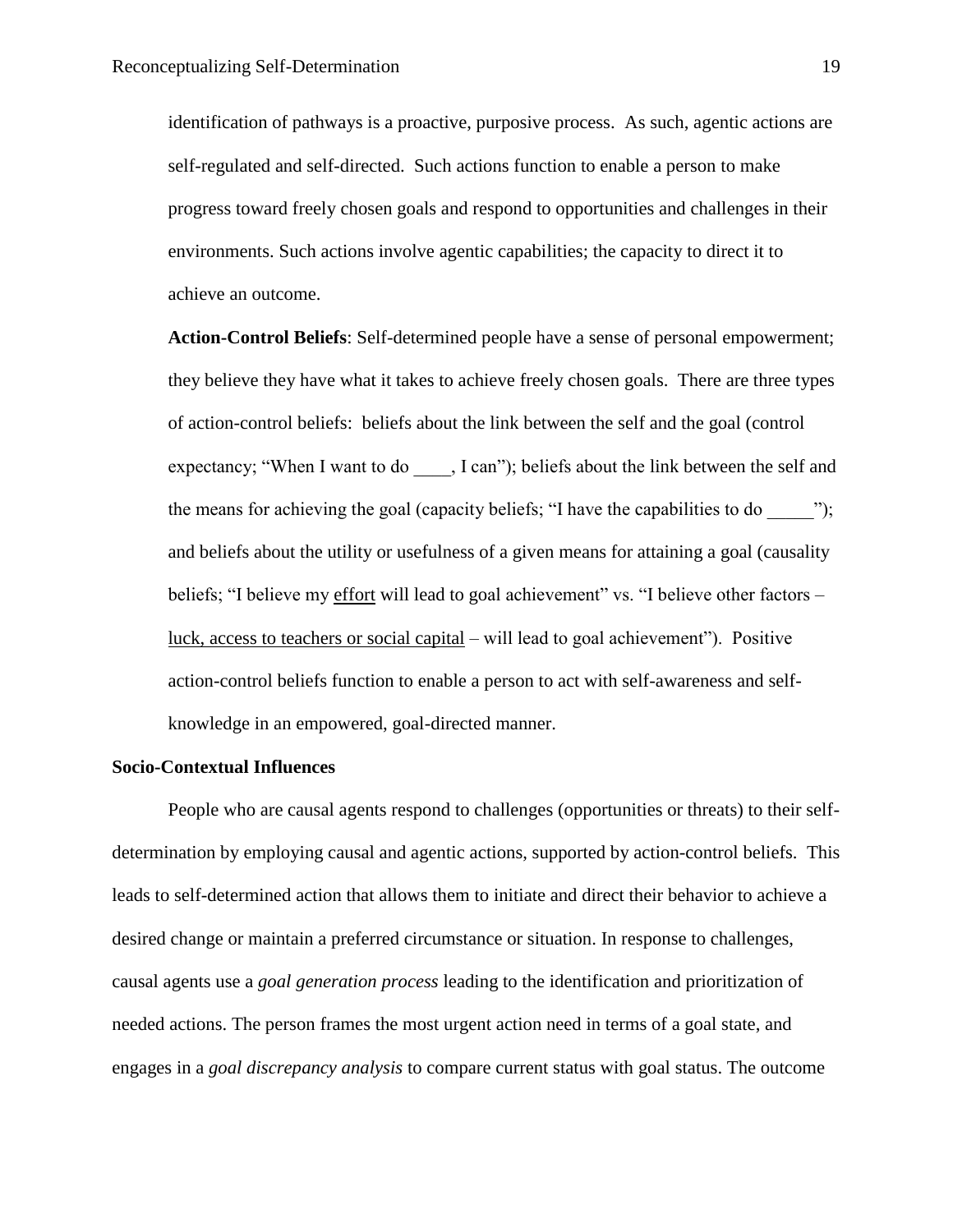#### Reconceptualizing Self-Determination 20

of this analysis is a *goal-discrepancy problem* to be solved. The person then engages in a *capacity-challenge discrepancy analysis* in which capacity to solve the goal discrepancy problem is evaluated. The person maximizes adjustment in capacity (e.g., acquires new or refines existing skills and knowledge) or adjusts the challenge presented to create a "just-right match" between capacity and challenge to optimize the probability of solving the goal discrepancy problem.

Next, the person creates a discrepancy reduction plan by setting causal expectations, making choices and decisions about strategies to reduce the discrepancy between the current status and goal status. When sufficient time has elapsed, the person engages in a second goal discrepancy analysis, using information gathered through self-monitoring to self-evaluate progress toward reducing the discrepancy between current and goal status. If progress is satisfactory, they will continue implementing the discrepancy reduction plan. If not, the person either reconsiders the discrepancy reduction plan and modifies that or returns to the goal generation process to re-examine the goal and its priority and, possibly, cycle through the process with a revised or new goal.

#### **Development of Self-Determination**

Self-determination develops across the life span, emerging as adolescents develop and acquire multiple, interrelated skills, referred to as component elements of self-determined action that enable the expression of the essential characteristics, including learning to make choices and express preferences, solve problems, engage in making decisions, set and attain goals, selfmanage and self-regulate action, self-advocate, and acquire self-awareness and self-knowledge.

Self-determination is also an important contributor to the individuation process during adolescent development. Individuation refers to the process of moving from being primarily dependent upon others (for a child, typically his or her family), to being primarily dependent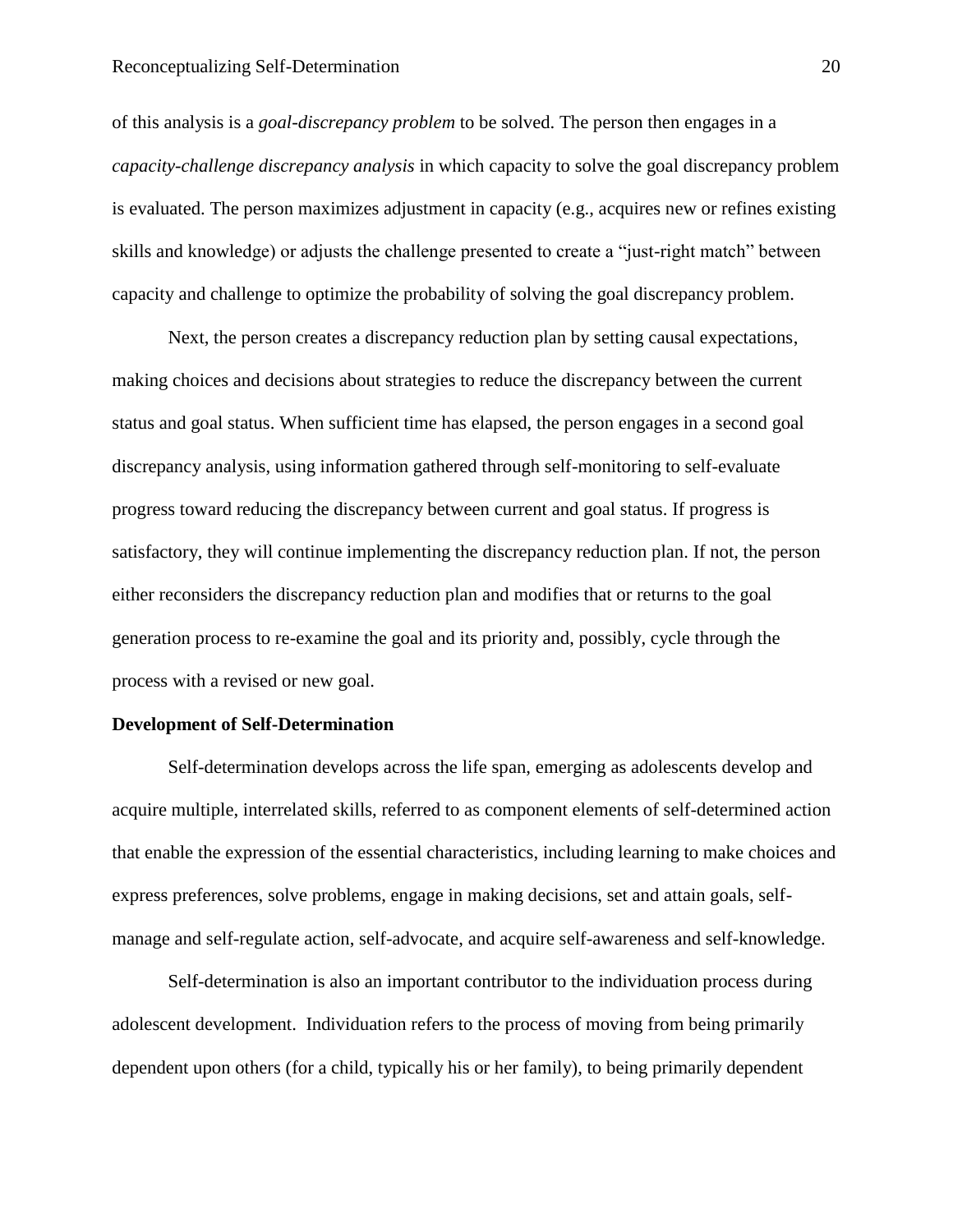upon oneself; the "physiological, psychological, and sociocultural processes by which a person attains status as an individual human being and exerts him- or herself as such in the world" (VandenBos, 2007; p. 477).

#### **Layers of the Agentic Self**

To summarize, self-determination is a general psychological construct within the organizing structure of theories of human agentic behavior. Figure 1 describes the multiple layers of human agency described through this paper and their reciprocal influence on each other. The agentic self is the overarching layer. Basic psychological and biological needs represent a foundational layer as the motivation to meet these needs promotes overall well-being and also creates the conditions for volitional action, agentic action, and means-beliefs which define self-determined action, lead to causal agency, and ultimately the development of the agentic self. Within Causal Agency Theory, the expression and development of the three essential characteristics of self-determined action are shaped by socio-contextual supports and opportunities and threats and impediments and people use a *goal generation process* and *goal discrepancy analysis* to identify the component elements that must be used to enable selfdetermined action.

The motivation to address basic psychological and biological needs described in SDT also influences each of these essential characteristics as well as responses to socio-contextual supports and opportunities and threats and impediments. As people have opportunities to engage self-determined action, they become causal agents, which then influence the degree to which basic needs are met and overall well-being flourishes. Together, each of these elements leads to the overall agentic self. Figure 1 both organizes these patterns of relationships but also demonstrates the that reciprocal influence of each of these layers of human agency on the agentic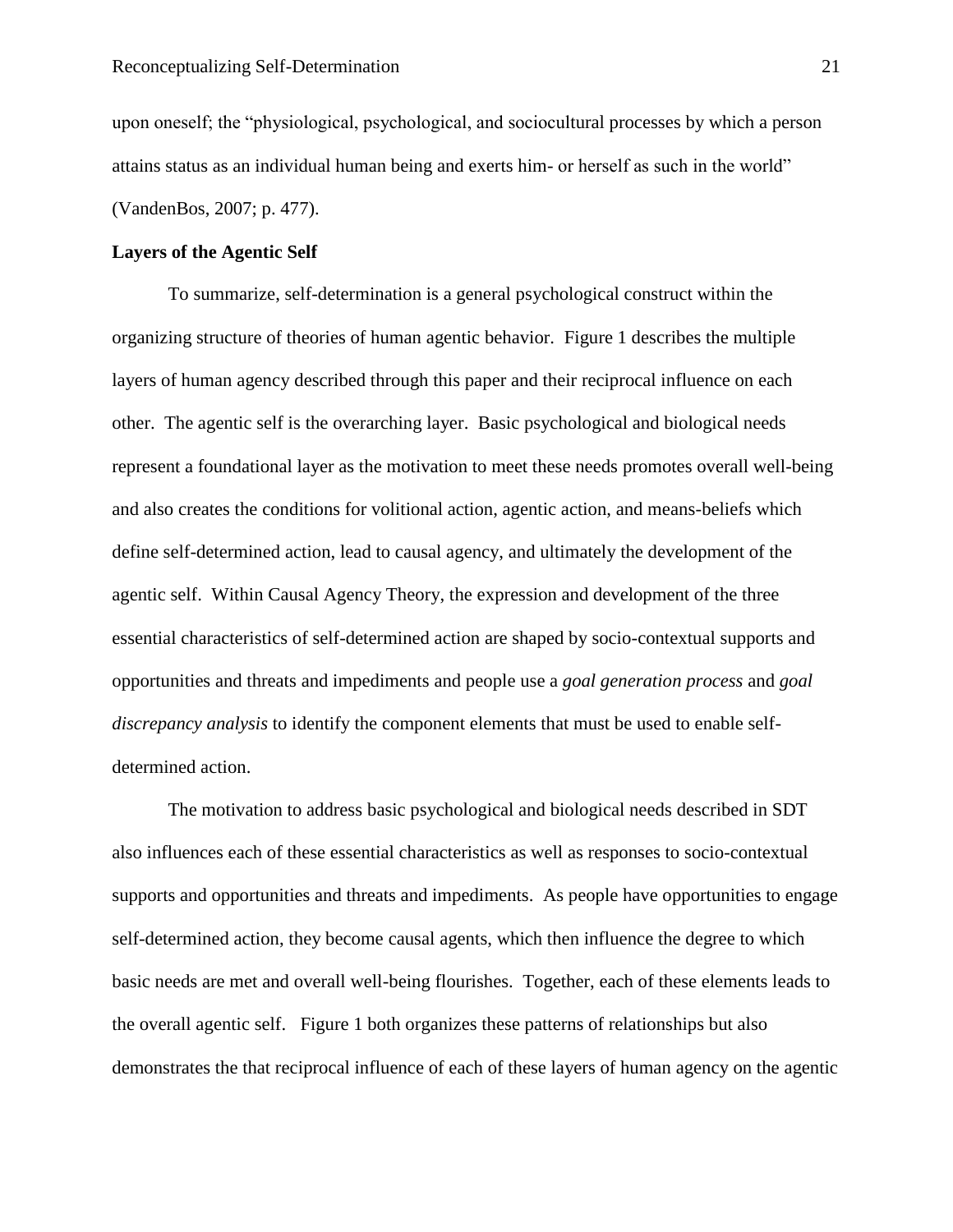self, and even the relationship of the agentic self, with each of the elements that contribute to it. Further, it highlights how Causal Agency Theory and the elements associated with it can be used to promote causal agency by creating opportunities for people to learn and use skills associated with self-determined action (the component elements of Causal Agency Theory). For example, as youth learn to engage in agentic action through instruction in goal setting and attainment strategies, this will likely not only influence their agentic actions and causal agency, but also overall well-being, as these beliefs might lead to increases in the ability to meet basic psychological needs described by SDT. Further, they may also have greater access to supports and opportunities, and be able to better address threats and impediments. All of which influences one's agentic self.

#### **Conclusion**

Causal Agency Theory extends previous work on the functional model of selfdetermination, integrating the need for interventions and assessments pertaining to selfdetermination for *all* students and the expansion of knowledge in the field of positive psychology. Causal Agency Theory situates self-determination within the context of the multiple layers of human agency, and places significant emphasis on self-determined *action*, rather than self-determined behavior, as the concept of action represents a broader understanding of what contributes to causal agency. Research on self-initiation and self-direction, as well as on the role of beliefs regarding the relationship between actions and goals has provided an additional context for understanding both how to define and support self-determined action. The essential characteristics defined in the functional model of self-determination– autonomy, selfregulation, psychological empowerment, and self-realization - remain part of Causal Agency Theory. These characteristics are merged, however, into newly defined essential characteristics,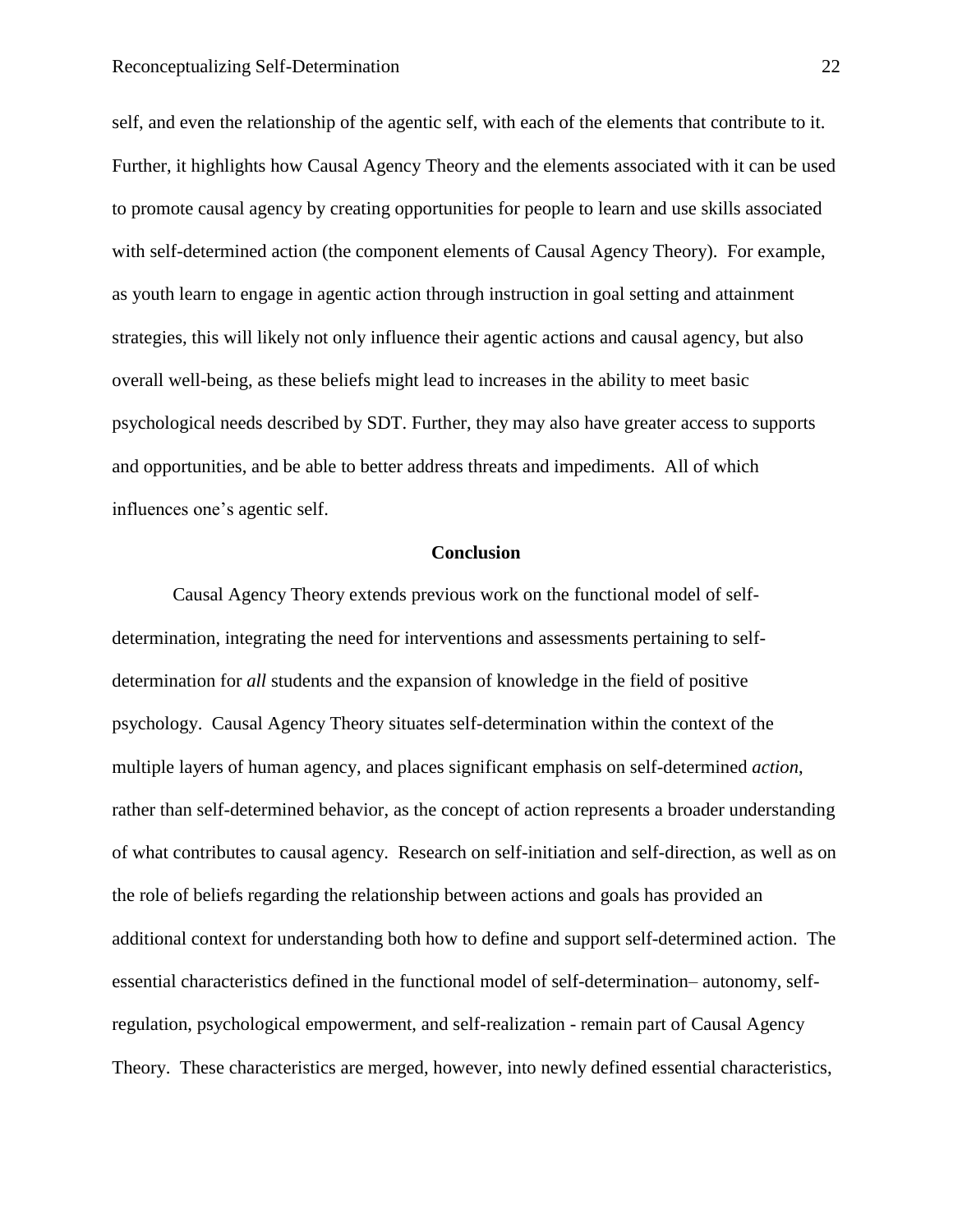#### Reconceptualizing Self-Determination 23

representative of emerging knowledge in the field of positive psychology – volitional action, agentic action, and action-control beliefs. Table 1 highlights the essential characteristics of selfdetermined action under Causal Agency Theory, the associated essential characteristics from the functional model of self-determination and additional elements that now define each of the essential characteristics of Causal Agency Theory.

Overall, Causal Agency Theory provides a theoretical framework for developing and enhancing supports to enable youth to engage in agentic action through instruction in goal setting and attainment strategies, this will likely not only influence their agentic actions and causal agency, but also overall well-being. Further work is needed to develop tools to measure these new essential characteristics and to identify effective interventions to support their development. Such work has the potential to build on the existing foundation of knowledge on promoting selfdetermination in the transition field, while addressing the need to broaden our perspective to include students with and without disabilities, the tenants of positive psychology, and changing understandings of disability, leading to more positive outcomes for all.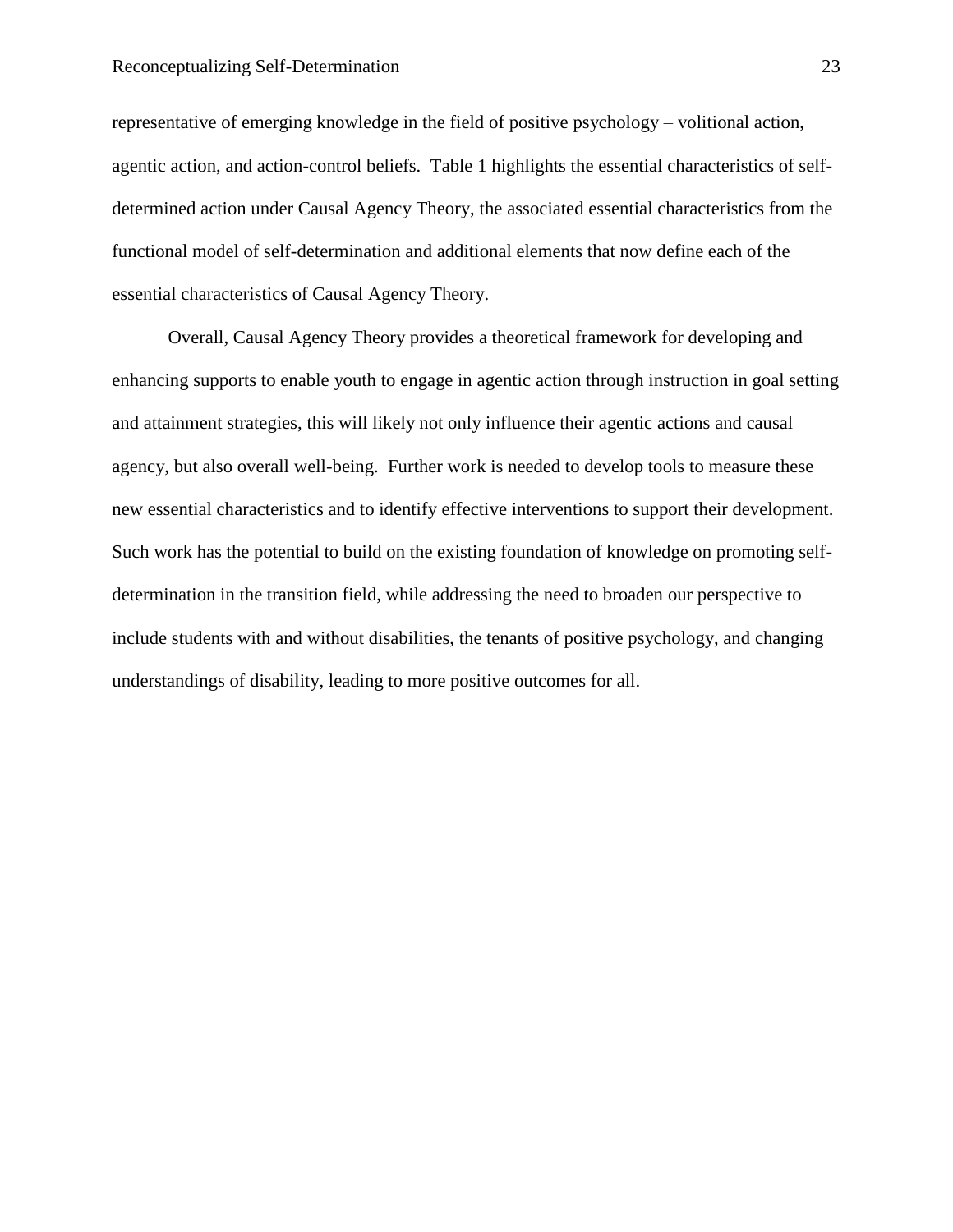#### **References**

Algozzine, B., Browder, D., Karvonen, M., Test, D. W., & Wood, W. M. (2001). Effects of interventions to promote self-determination for individuals with disabilities, *Review of Educational Research, 71*, 219-277.

*American Heritage Dictionary of the English Language* (1992). New York: Houghton Mifflin.

- Angyal, A. (1941). *Foundations for a science of personality*. Cambridge, MA: Harvard University Press.
- Carter, E.W., Lane, K.L., Pierson, M.R., & Glaeser, B. (2006). Self-determination skills and opportunities of transition-age youth with emotional disturbance and learning disabilities. *Exceptional Children, 72*(3), 333-346.
- Chou, Y.C., Palmer, S.B., Wehmeyer, M.L., & Lee, J.H. (2013). *Comparisons of selfdetermination among students with autism, intellectual disability, and learning disabilities: A multivariate analysis.* Manuscript submitted for publication*.*
- Cobb, B., Lehmann, J., Newman-Gonchar, R., & Morgan, A. (2009). Self-determination for students with disabilities: A narrative metasynthesis. *Career Development for Exceptional Individuals, 32*, 108-114.
- Deci, E. L. (2004). Promoting intrinsic motivation and self-determination in people with mental retardation. In H. N. Switzky (Ed.), *Personality and motivational systems in mental retardation, vol. 28* (pp. 1-29). San Diego: Elsevier Academic Press.
- Deci, E.L., & Chandler, C.L. (1986). The importance of motivation for the future of the LD field. *Journal of Learning Disabilities, 19*, 587-594.
- Deci, E. L., & Ryan, R. M. (Eds.). (2002). *Handbook of self-determination research*. Rochester, NY: University of Rochester Press.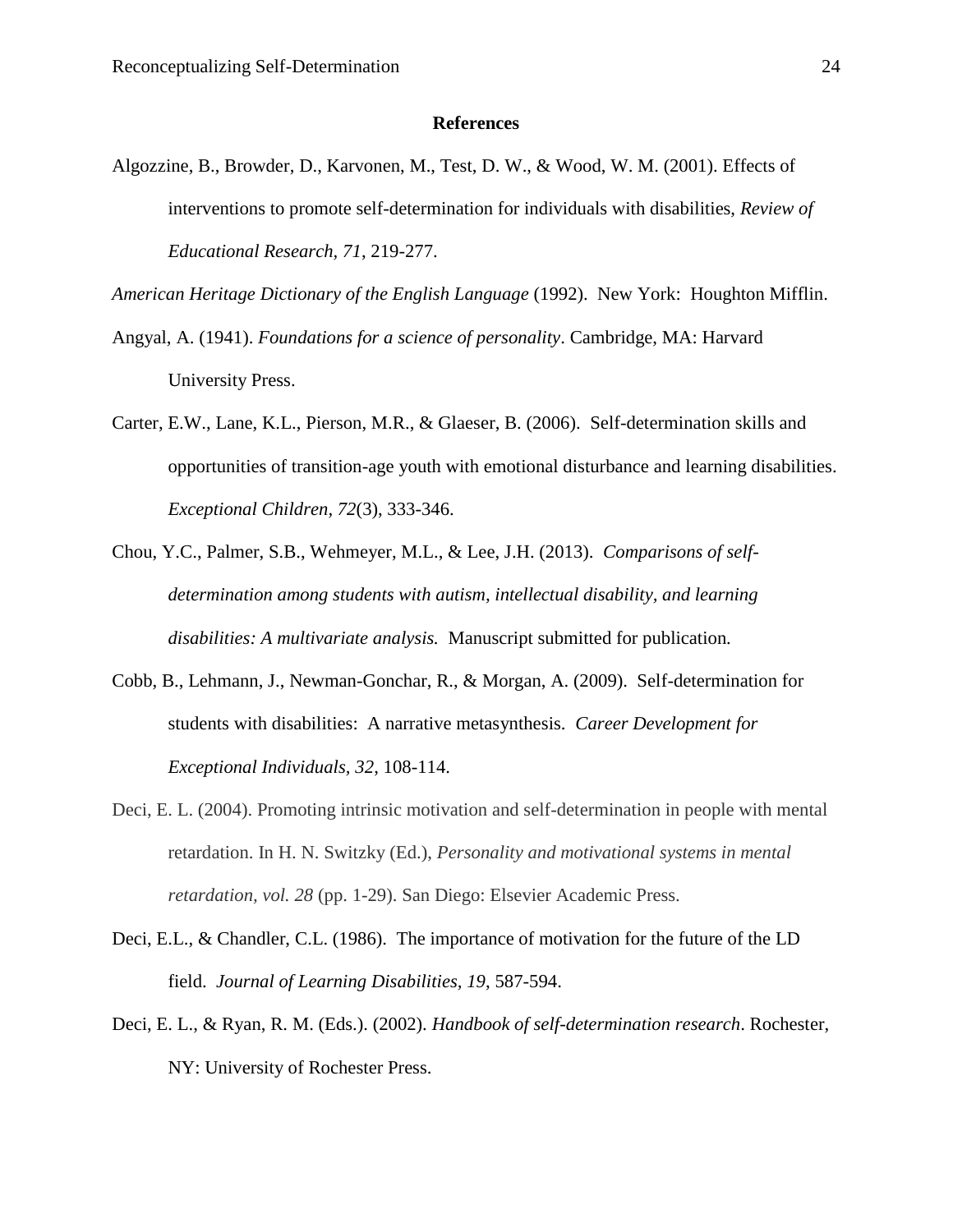- Field, S. (1996). Self-determination instructional strategies for youth with learning disabilities. *Journal of Learning Disabilities, 29*(1), 40-52.
- Field, S., Martin, J. E., Miller, R. J., Ward, M. J., & Wehmeyer, M. L. (1998). *A practical guide for teaching self-determination.* Reston, VA: Council for Exceptional Children
- Field, S., Sarver, M.D., & Shaw, S.F. (2003). Self-determination: A key to success in postsecondary education for studnets with learning disabilities. *Remedial and Special Education, 24*(6), 339-349.
- Fowler, C.H., Konrad, M., Walker, A.R., Test, D.W., & Wood, W.M. (2007). Selfdeterminatoin interventions' effects on the academic perfromance of students with developmental disabilities. *Education and Training in Developmental Disabilities, 42*(3), 270-285.
- Konrad, M., Fowler, C.H., Walker, A.R., Test, D.W., & Wood, W.M. (2007). Effects of selfdetermination interventions on the academic skills of students with learning disabilities. *Learning Disabilities Quarterly, 30*(2), 89-113.
- Lachapelle, Y., Wehmeyer, M.L., Haelewyck, M.C., Courbois, Y., Keith, K.D., Schalock, R., Verdugo, M.A., … Walsh, P.N. (2005). The relationship between quality of life and selfdetermination: An international study. *Journal of Intellectual Disability Research, 49*, 740-744.
- Lee, S.H., Wehmeyer, M.L., Soukup, J.H., & Palmer, S.B. (2010). Impact of curriculum modifications on access to the general education curriculum for students with disabilities. *Exceptional Children, 76*(2), 213-233.
- Little, T. D., Hawley, P. H., Henrich, C. C., & Marsland, K. (2002). Three views of the agentic self: A developmental synthesis. In E. L. Deci and R. M. Ryan (Eds.), *Handbook of Self-*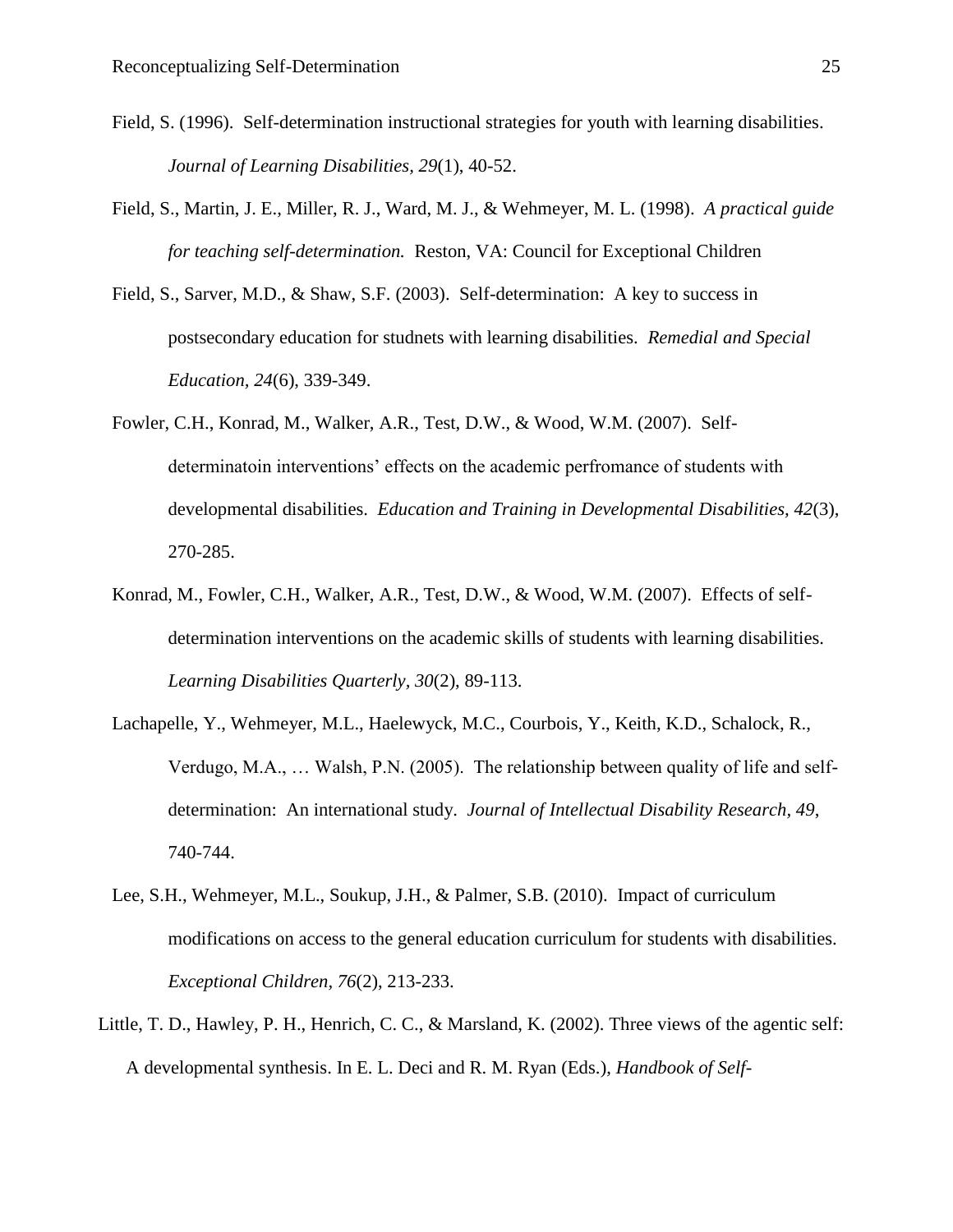*Determination Research* (pp. 389-404). Rochester, NY: University of Rochester press.

- Little, T. D., Snyder, C. R., & Wehmeyer, M. L. (2006). The agentic self: On the nature and origins of personal agency across the lifespan. In D. Mroczek & T. D. Little (Eds.), *The handbook of personality development* (pp. 61-79). Mahwah, NJ: Lawrence Erlbaum and Associates.
- Martin, J.E., Van Dycke, J.L., Christensen, W.R., Greene, B.A., Gardner, J.E., & Lovett, D.L. (2006). Increasing student participation in IEP meetings: Establishing the Self-Directed IEP as an evidenced-based practice. *Exceptional Children, 72*(3), 299-316.
- Martorell, A., Gutierrez-Recacha, P., Perda, A., & Ayuso-Mateos, J.L. (2008). Identification of personal factors that determine work outcome for adults with intellectual disability. *Journal of Intellectual Disability Research, 52*(12), 1091-1101.
- Mason, C., Field, S., & Swailowsky, S. (2004). Implementation of self-determination activities and student participation in IEPs. *Exceptional Children, 70*, 441-451.
- McGuire, J., & McDonnell, J. (2008). Relationships between recreation and levels of selfdetermination for adolescents and young adults with disabilities. *Career Development for Exceptional Individuals*, 31(3), 154-163.
- Nirje, B. (1972). The right to self-determination. In W. Wolfensberger, (Ed.), *Normalization: The principle of normalization* (pp. 176 - 200). Toronto: National Institute on Mental Retardation.
- Nota, L., Ferrrari, L., Soresi, S., & Wehmeyer, M.L. (2007). Self-determination, social abilities, and the quality of life of people with intellectual disabilities. *Journal of Intellectual Disability Research, 51*, 850-865.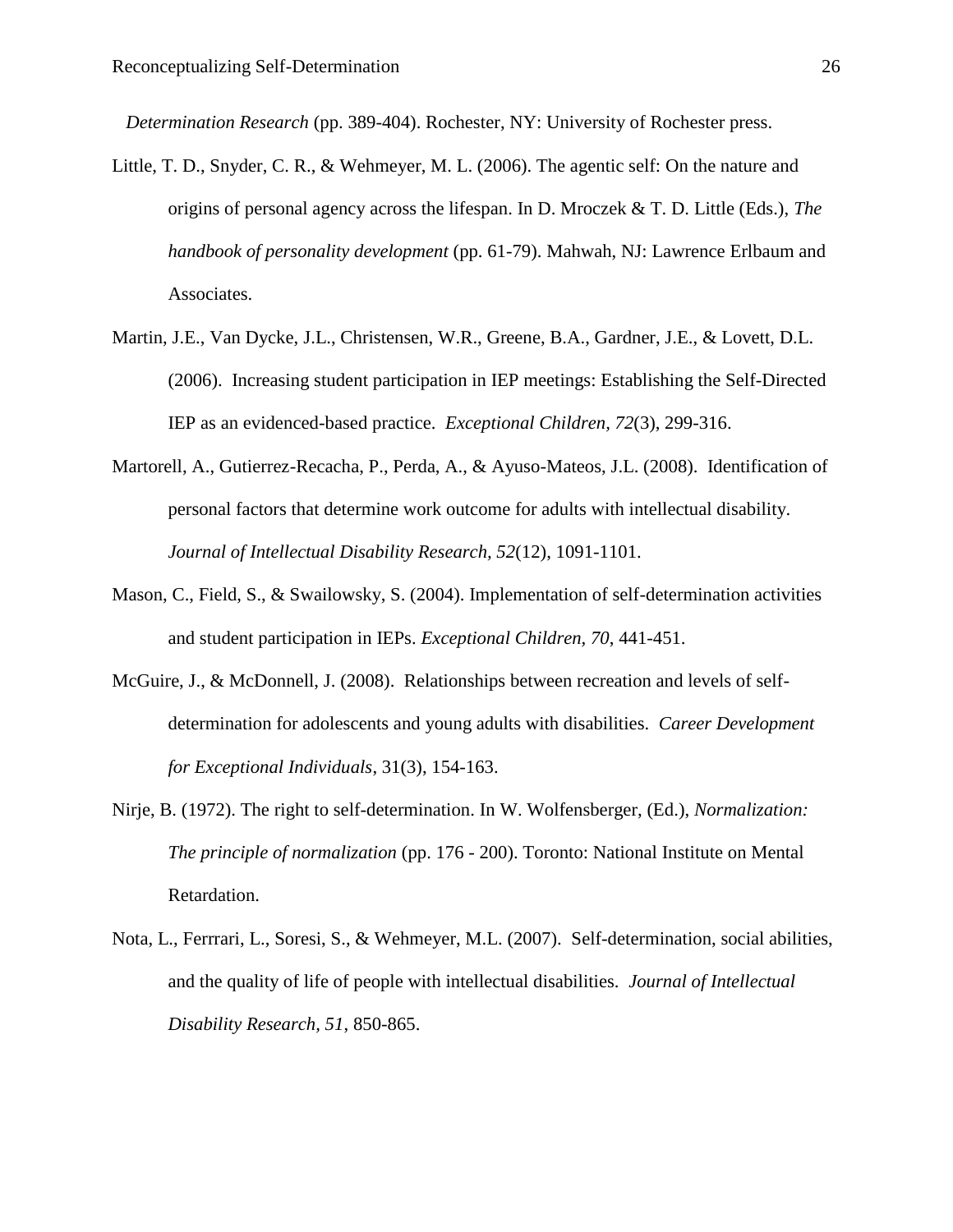- Pierson, M.R., Carter, E.W., Lane, K.L., & Glaeser, B.C. (2008). Factors influencing the selfdetermination of transition-age youth with high-incidence disabilities. *Career Development for Exceptional Individuals, 31*(2), 115-125.
- Powers, L. E., Geenen, S., Powers, J., Pommier-Satya, S., Turner, A., Dalton, L., . . . Swand, P. (2012). My Life: Effects of a longitudinal, randomized study of self-determination enhancement on the transition outcomes of youth in foster care and special education. *Children and Youth Services Review, 34*, 2179-2187.
- Ryan, R. M., & Deci, E. L. (2000). Self-determination theory and the facilitation of intrinsic motivation, social development, and well-being. *American Psychologist, 55*, 68-78.
- Ryan, R. M., & Deci, E. L. (2004). Autonomy is no illusion: Self-determination theory and the empirical study of authenticity, awareness, and will. In J. Greenberg, S. L. Koole, & T. Pyszczynski (Eds.), *Handbook of experimental existential psychology* (pp. 449-479). New York: Guilford Press.
- Shogren, K.A. (2013a). *Self-determination and transition planning*. Baltimore: Paul H. Brookes.
- Shogren, K.A. (2013b). Positive psychology and disability: A historical analysis. In M. L. Wehmeyer (Ed.), *The Oxford Handbook of Positive Psychology and Disability* (pp. 19- 33). Oxford, UK: Oxford University Press.
- Shogren, K. A., Kennedy, W., Dowsett, C., & Little, T. D. (in press). Autonomy, psychological empowerment, and self-realization: Exploring data on self-determination from NLTS2. *Exceptional Children*.
- Shogren, K. A., Lopez, S. J., Wehmeyer, M. L., Little, T. D., & Pressgrove, C. L. (2006). The role of positive psychology constructs in predicting life satisfaction in adolescents with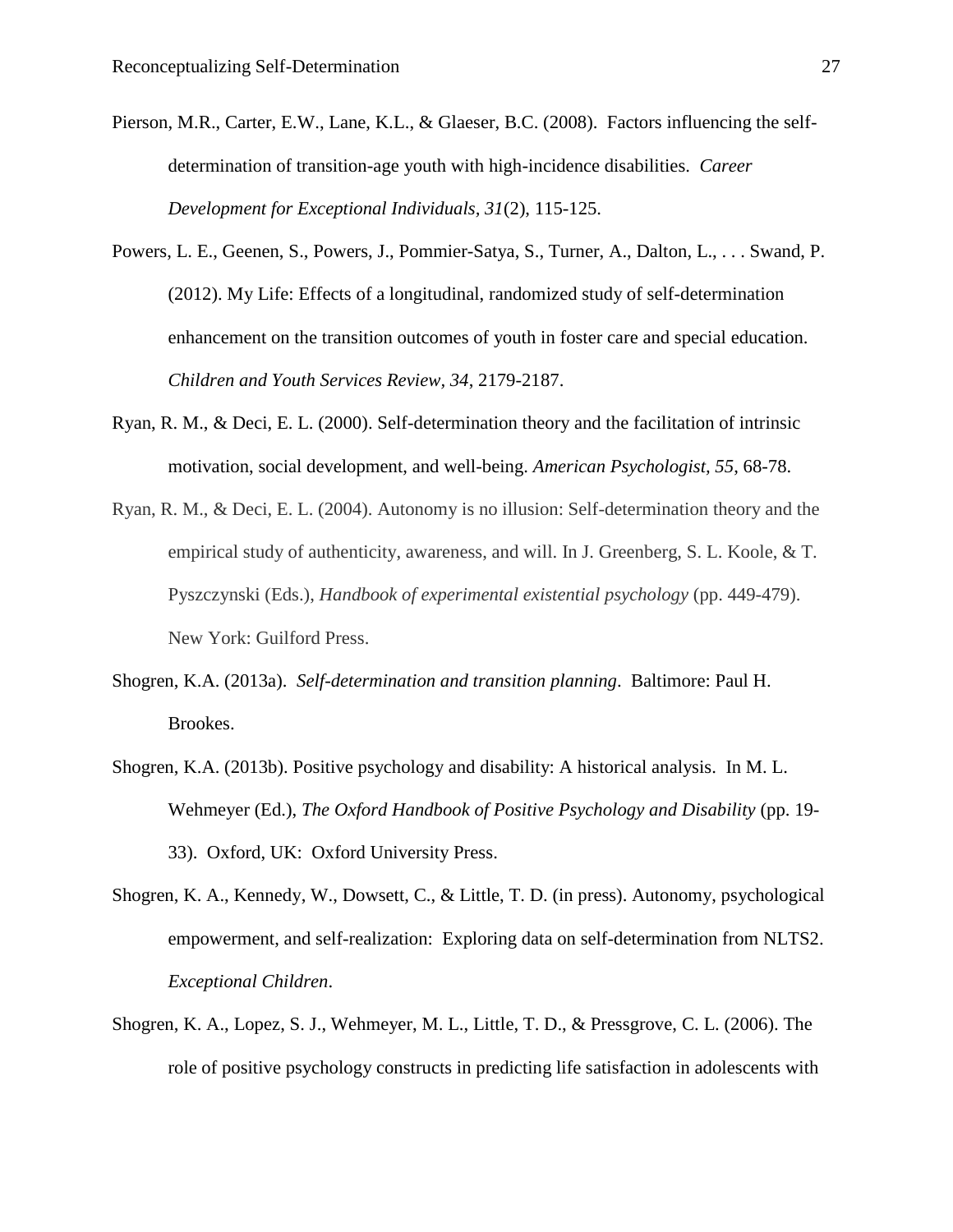and without cognitive disabilities: An exploratory study. *The Journal of Positive Psychology, 1*, 37-52.

- Shogren, K., Palmer, S., Wehmeyer, M.L., Williams-Diehm, K., & Little, T. (2012). Effect of intervention with the *Self-Determined Learning Model of Instruction* on access and goal attainment. *Remedial and Special Education, 33*(5), 320-330.
- Shogren, K.A., Wehmeyer, M.L., Palmer, S.B., Soukup, J.H., Little, T., Garner, N., & Lawrence, M. (2008). Understanding the construct of self-determination: Examining the relationship between The Arc's Self-Determination Scale and the American Institute for Research Self-Determination Scale. *Assessment for Effective Instruction, 33,* 94-107.
- Shogren, K.A., Wehmeyer, M.L., Palmer, S.B., Rifenbark, G. & Little, T. (in press). Relationships between self-determination and postschool outcomes for youth with disabilities. *Journal of Special Education.*
- Test, D.W., Mason, C., Hughes, C., Konrad, M., Neale, M., & Wood, W.M. (2004). Student involvement in individualized education program meetings. *Exceptional Children, 70*(4), 391-412.
- VandenBos, G. R. (Ed.). (2007). *APA dictionary of psychology*. Washington, DC: American Psychological Association.
- Ward, M. J., & Kohler, P. D. (1996). Promoting self-determination for individuals with disabilities: Content and process. In L. E. Powers, G. H. S. Singer & J. Sowers (Eds.), *On the road to autonomy: Promoting self-competence in children and youth with disabilities* (pp. 275-290). Baltimore: Paul H. Brookes.
- Wehmeyer, M. L. (1992). Self-determination and the education of students with mental retardation. *Education and Training in Mental Retardation, 27*, 302 – 314.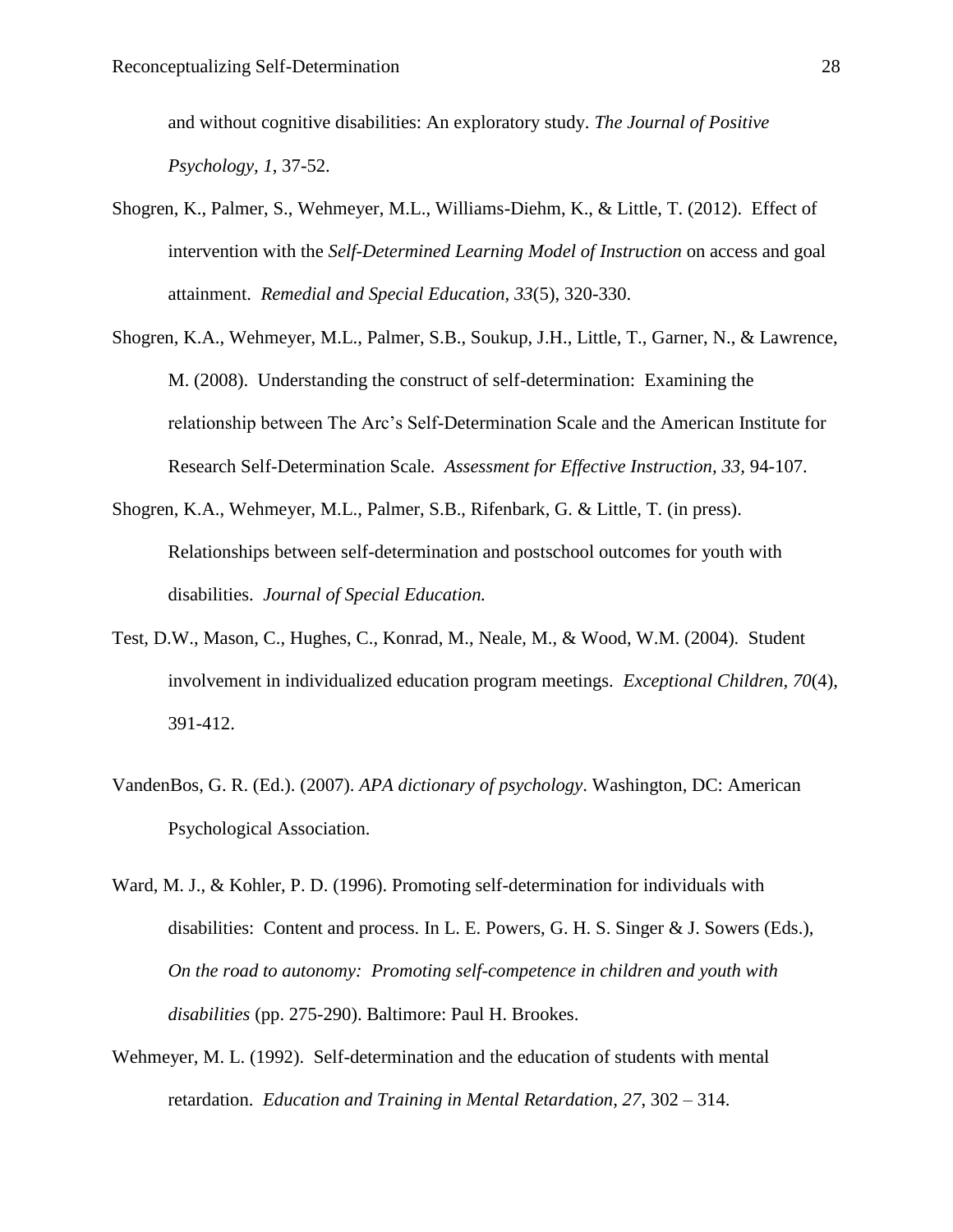- Wehmeyer, M. L. (1999). A functional model of self-determination: Describing development and implementing instruction. *Focus on Autism and Other Developmental Disabilities, 14*, 53 - 61.
- Wehmeyer, M.L. (2005/2006). Beyond access: Ensuring progress in the general education curriculum for students with severe disabilities. *Research and Practice for Persons with Severe Disabilities, 31,* 322-326.
- Wehmeyer, M.L., Abery, B., Mithaug, D.E., & Stancliffe, R.J. (2003). *Theory in Self-Determination: Foundations for Educational Practice*. Springfield, IL: Charles C Thomas Publisher, LTD.
- Wehmeyer, M.L., Agran, M., Hughes, C., Martin, J., Mithaug, D.E., & Palmer, S. (2007). *Promoting self-determination in students with intellectual and developmental disabilities*. New York: Guilford Press.
- Wehmeyer, M. L. & Kelchner, K. (1995). *The Arc's Self-Determination Scale*. Arlington, TX: The Arc National Headquarters.
- Wehmeyer, M. L., Kelchner, K., & Richards, S. (1996). Essential characteristics of selfdetermined behavior of individuals with mental retardation. *American Journal on Mental Retardation, 100*, 632 – 642.
- Wehmeyer, M.L., Little, T., & Sergeant, J. (2009). Self-Determination. In S. Lopez & R. Snyder (Eds.), *Handbook of positive psychology* (2nd ed., pp. 357-366). Oxford: Oxford University Press.
- Wehmeyer, M. L., & Metzler, C. (1995). How self-determined are people with mental retardation? The National Consumer Survey. *Mental Retardation, 33*, 111 - 119.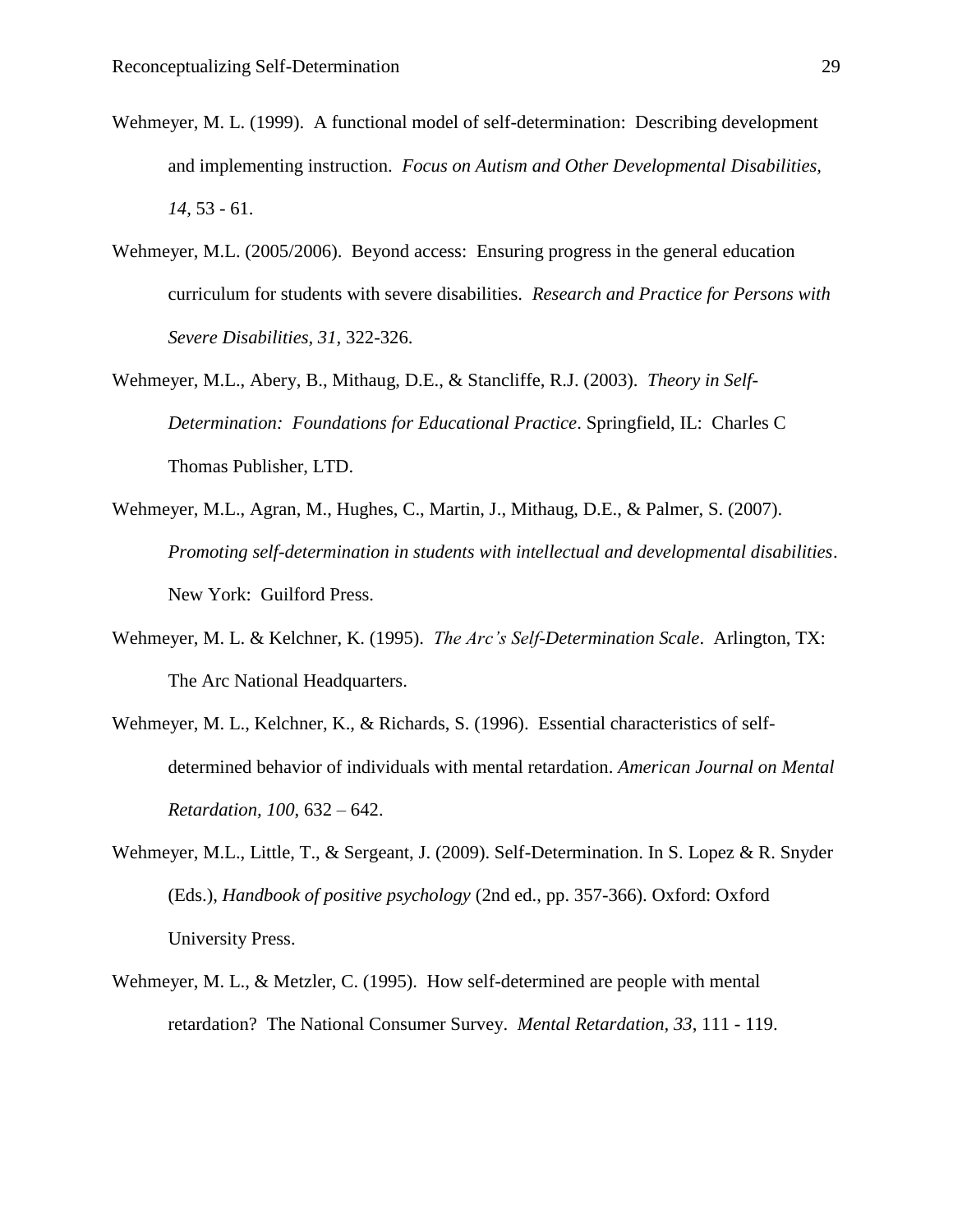- Wehmeyer, M. L., & Mithaug, D. E. (2006). Self-determination, causal agency, and mental retardation. In H. Switzky (Ed.), *Current perspectives on individual differences in personality and motivation in persons with mental retardation and other developmental disabilities* (Vol. 31, pp. 37-71). San Diego, CA: Academic Press.
- Wehmeyer, M. L., & Palmer, S. B. (2003). Adult outcomes from students with cognitive disabilities three years after high school: The impact of self-determination. *Education and Training in Developmental Disabilities, 38*, 131-144.
- Wehmeyer, M. L., Palmer, S., Agran, M., Mithaug, D., & Martin, J. (2000). Promoting causal agency: The Self-Determined Learning Model of Instruction. *Exceptional Children, 66*,  $439 - 453$ .
- Wehmeyer, M.L., Palmer, S., Shogren, K. A., Williams-Diehm, K., & Soukup, J. (2012). Establishing a causal relationship between interventions to promote self-determination and enhanced student self-determination. *Journal of Special Education, 46*(4), 195 – 210.
- Wehmeyer, M. L., & Schwartz, M. (1997). Self-determination and positive adult outcomes: A follow up study of youth with mental retardation or learning disabilities. *Exceptional Children, 63*, 245-255.
- Wehmeyer, M. L., & Schwartz, M. (1998). The relationship between self-determination and quality of life for adults with mental retardation. *Education and Training in* Mental Retardation and Developmental Disabilities, 33, 3-12.
- Wehmeyer, M.L., & Shogren, K. (2008). Self-determination and learners with autism spectrum disorders. In R. Simpson & B. Myles (Eds.), *Educating Children and Youth with Autism:*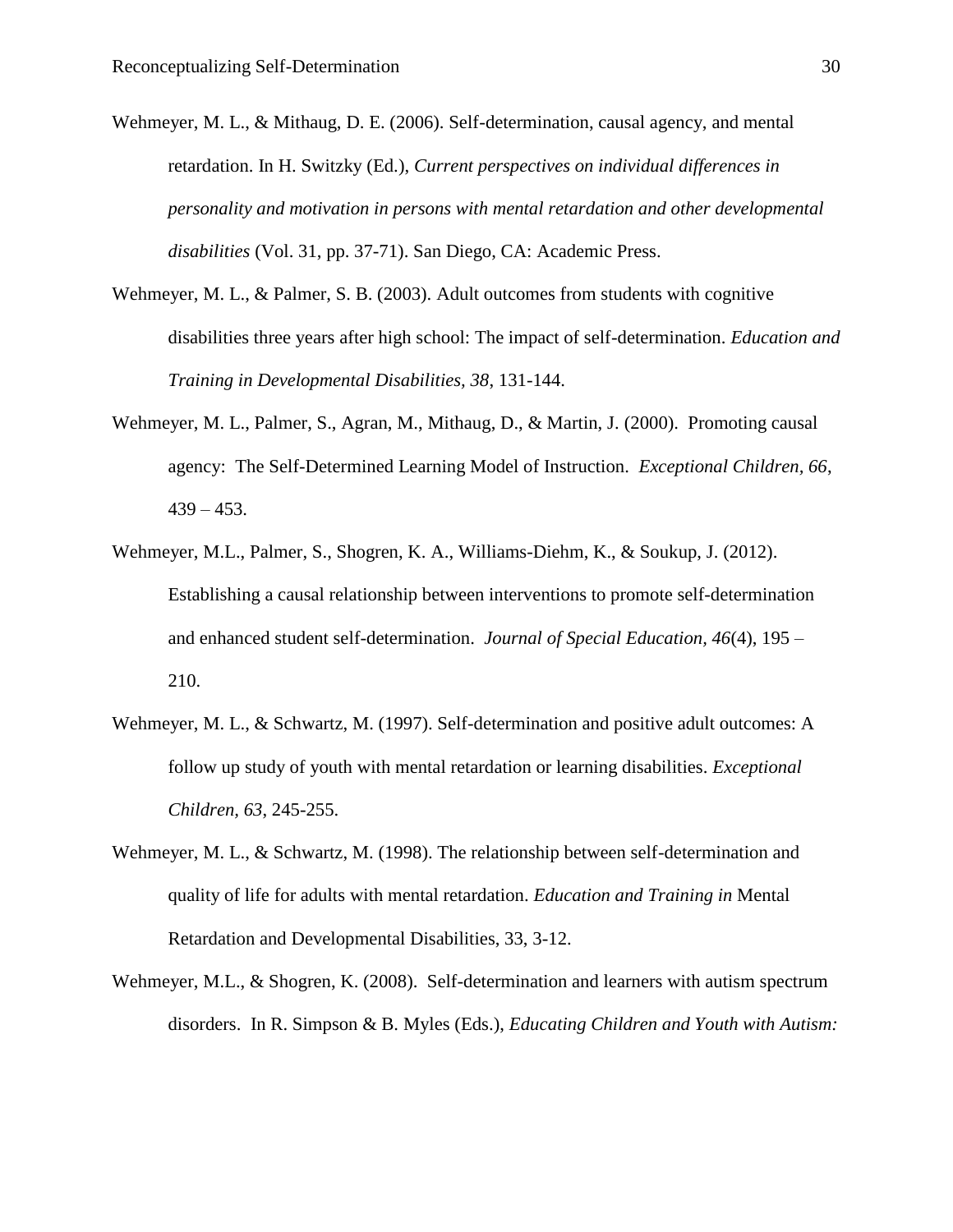*Strategies for Effective Practice* (2<sup>nd</sup> Ed.)(pp. 433-476). Austin, TX: ProEd Publishers, Inc.

- Wehmeyer, M.L., Shogren, K., Palmer, S., Williams-Diehm, K., Little, T., & Boulton, A. (2012). The impact of the *Self-Determined Learning Model of Instruction* on student selfdetermination. *Exceptional Children, 78*(2), 135-153.
- Williams-Diehm, K., Wehmeyer, M.L., Palmer, S., Soukup, J.H., & Garner, N. (2008). Selfdetermination and student involvement in transition planning: A multivariate analysis. *Journal on Developmental Disabilities, 14,* 25-36*.*
- Wolfensberger, W. (1972). *Normalization: The principle of normalization in human services*. Toronto: National Institute on Mental Retardation.
- Wolman, J., Campeau, P., Dubois, P., Mithaug, D., & Stolarski, V. (1994). *AIR Self-Determination Scale and user guide*. Palo Alto, CA: American Institute for Research.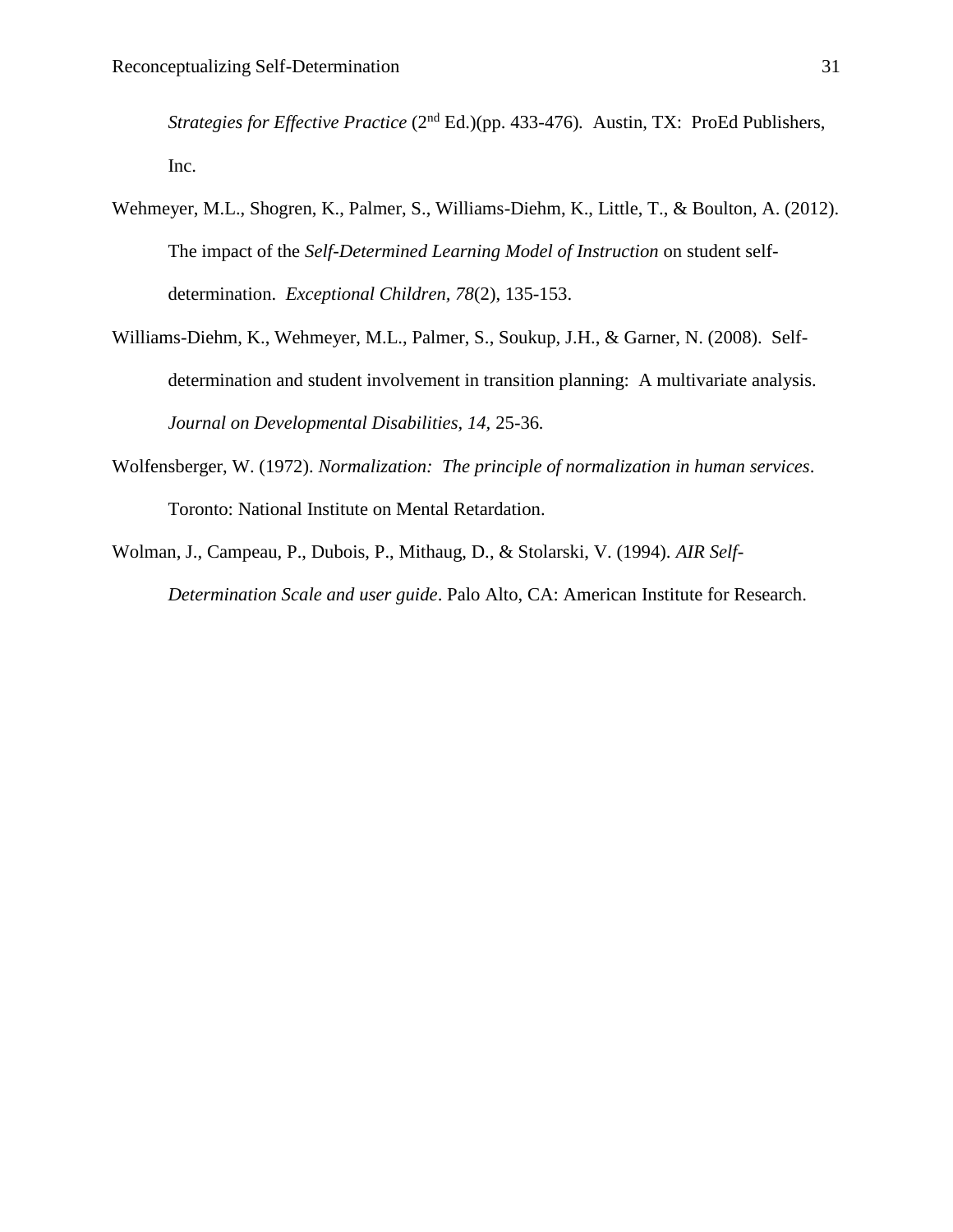# Table 1.

*Relationship between the essential characteristics of Causal Agency Theory and the functional* 

*theory of self-determination*

| <b>New Essential</b><br><b>Characteristics under</b><br><b>Causal Agency Theory</b> | <b>Associated essential</b><br>characteristics from functional<br>model of self-determination<br>(Wehmeyer, 2003) | <b>Additional Constructs</b><br>incorporated in Causal Agency<br><b>Theory Essential Characteristics</b> |
|-------------------------------------------------------------------------------------|-------------------------------------------------------------------------------------------------------------------|----------------------------------------------------------------------------------------------------------|
| <b>Volitional Action</b>                                                            | Autonomy                                                                                                          | Self-Initiation                                                                                          |
| <b>Agentic Action</b>                                                               | Self-Regulation                                                                                                   | Self-Direction<br>Pathways Thinking                                                                      |
| <b>Action-Control Beliefs</b>                                                       | <b>Psychological Empowerment</b><br>Self-Realization                                                              | Control expectancy<br>Agency beliefs<br>Causality beliefs                                                |